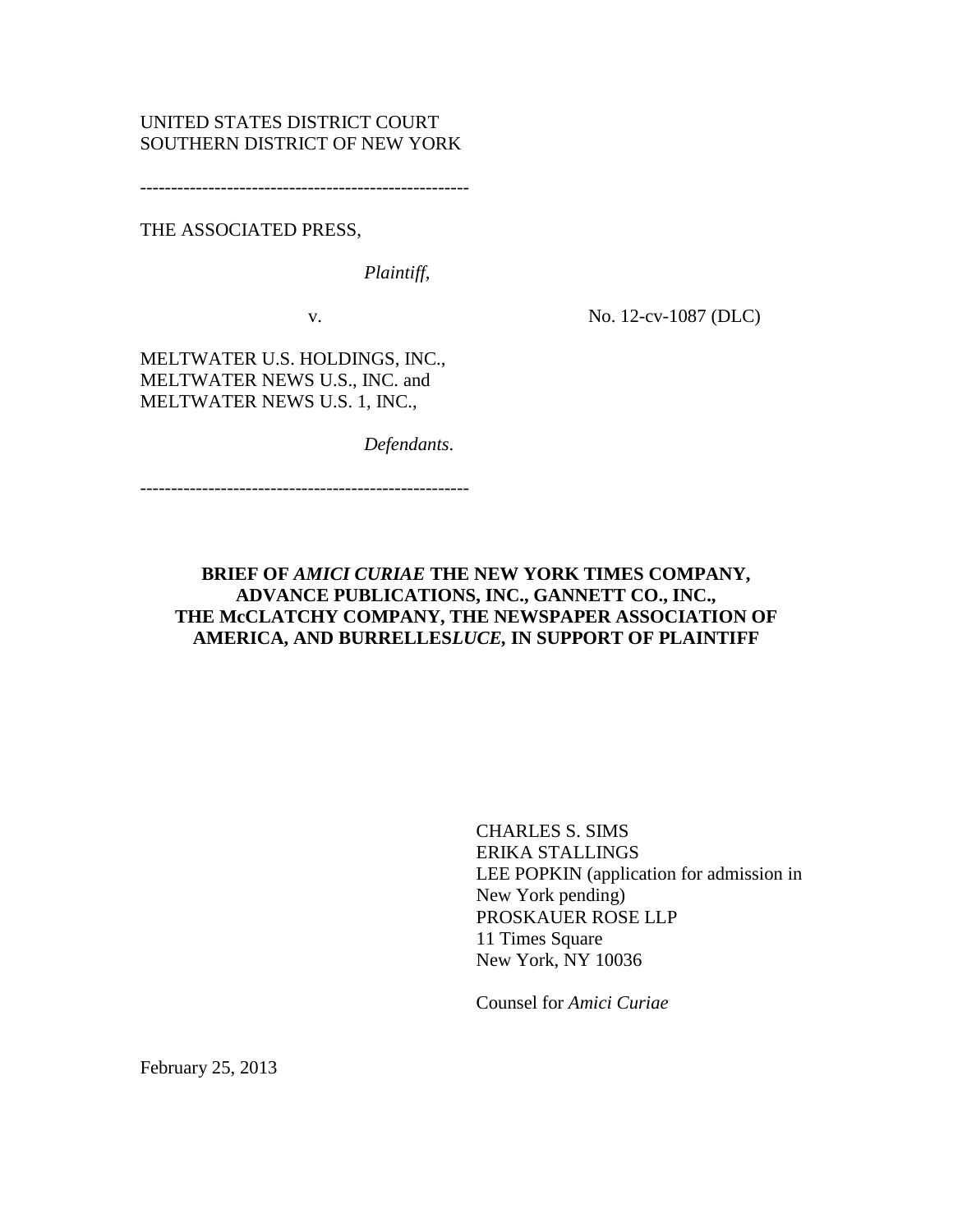# **TABLE OF CONTENTS**

|                                                                                                                            | Page |
|----------------------------------------------------------------------------------------------------------------------------|------|
|                                                                                                                            |      |
|                                                                                                                            |      |
|                                                                                                                            |      |
|                                                                                                                            |      |
| $\mathbf{I}$ .                                                                                                             |      |
| MELTWATER'S MAKING AND DISTRIBUTING COPIES OF THE AP'S<br>II.<br>COPYRIGHTED EXPRESSION TO THE AP'S EXISTING OR EXPECTED   |      |
| A.                                                                                                                         |      |
| <b>B.</b>                                                                                                                  |      |
| MELTWATER'S USE HARMS THE AP'S EXISTING AND POTENTIAL<br>III.                                                              |      |
| THE EQUITABLE AND PUBLIC INTEREST CONSIDERATIONS THAT<br>IV.<br>UNDERLIE THE FAIR USE DOCTRINE WEIGH HEAVILY IN FAVOR      |      |
| $V_{\cdot}$<br>IMPLIED LICENSE CANNOT SUCCEED ON THE PRESENT RECORD<br>AND IN ANY EVENT CANNOT DEFEAT PROSPECTIVE RELIEF19 |      |
| A.                                                                                                                         |      |
| The Implied License Defense Does Not Bar Injunctive or Other Forward-<br><b>B.</b>                                         |      |
|                                                                                                                            |      |
|                                                                                                                            |      |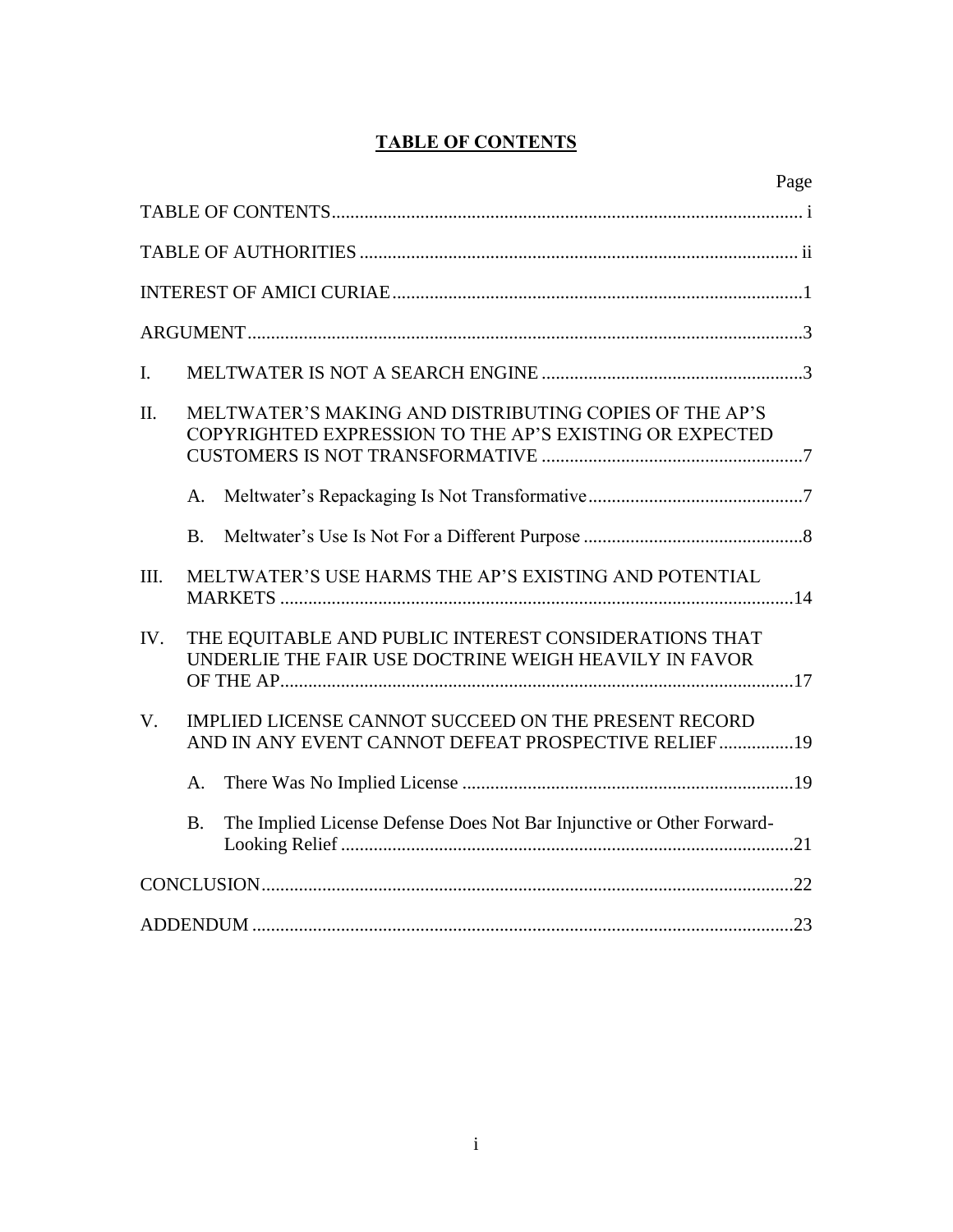# **TABLE OF AUTHORITIES**

| <b>CASES</b>                                               | Page(s) |
|------------------------------------------------------------|---------|
| Agence Fr. Presse v. Morel,                                |         |
| American Geographical Union v. Texaco Inc.,                |         |
| Authors Guild v. Google, Inc.,                             |         |
| Basic Books, Inc v. Kinko's Graphics Corp.,                |         |
| Bourne v. Walt Disney Co.,                                 |         |
| Campbell v. Acuff-Rose Music, Inc.,                        |         |
| Feist Publ'ns, Inc. v. Rural Tele. Serv. Co., Inc.,        |         |
| Infinity Broad. Corp. v. Kirkwood,                         |         |
| Iowa State Univ. Research Found., Inc. v. Am. Broad. Cos., |         |
| Keane Dealer Servs. v. Harts,                              |         |
| Kelly v. Arribasoft,                                       |         |
| L.A. Times v. Free Republic,                               |         |
| Maxtone-Graham v. Burtchaell,                              |         |
| N.Y. Times Co. v. Tasini,                                  |         |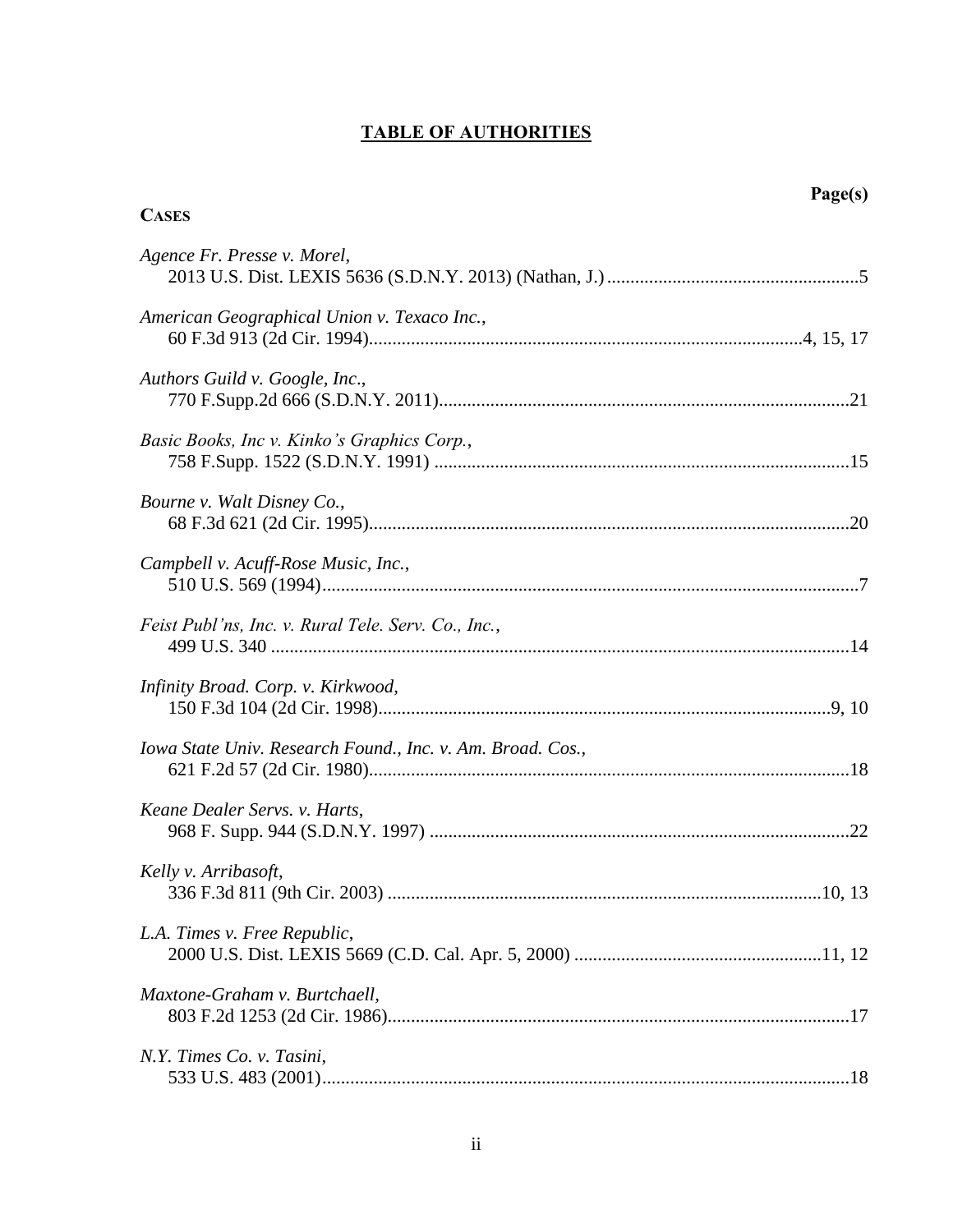| Nihon Keizai Shimbun, Inc. v. Comline Bus. Data, Inc.,                                             |
|----------------------------------------------------------------------------------------------------|
| Parker v. Yahoo!, Inc.,                                                                            |
| Perfect 10 v. Amazon.com, Inc.,                                                                    |
| Princeton Univ. Press v. Michigan Document Serv., Inc.,                                            |
| ProCD, Inc. v. Zeidenberg,                                                                         |
| Psihoyos v. Pearson Educ., Inc.,                                                                   |
| SmithKline Beecham Consumer Healthcare, L.P. v. Watson Pharma., Inc.,                              |
| Sony BMG Music Entm't v. Tenenbaum,                                                                |
| Stewart v. Abend,                                                                                  |
| Ulloa v. Universal Music and Video Distrib. Corp.,                                                 |
| United States v. ASCAP,<br>599 F. Supp. 2d 415 (S.D.N.Y. 2009), aff'd in part, vacated in part and |
| Video Pipeline, Inc. v. Buena Vista Home Entm't Inc.,                                              |
| Weinstein Co. v. Smokewood Entm't Group, LLC,                                                      |
| <b>STATUTES</b>                                                                                    |
|                                                                                                    |
|                                                                                                    |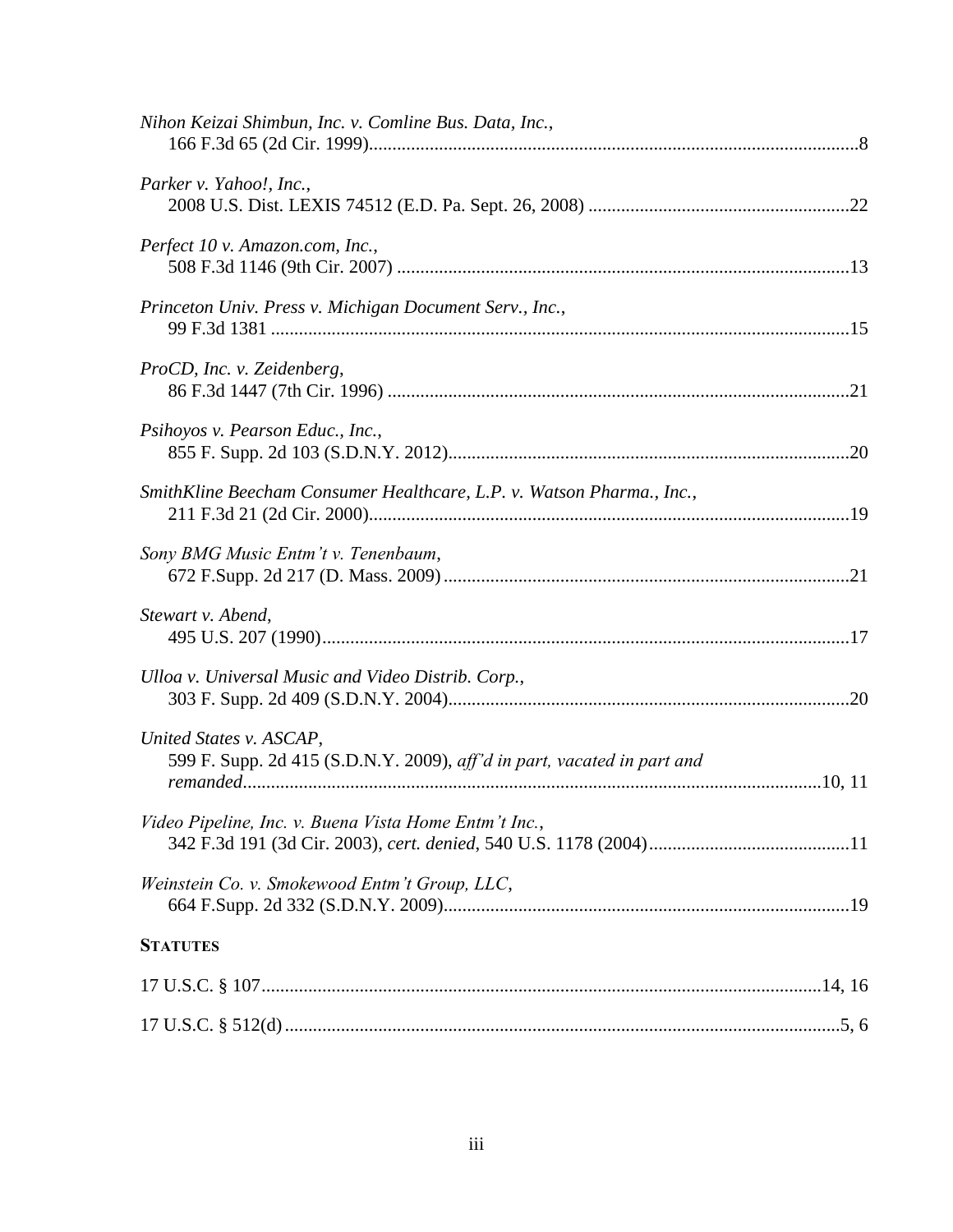#### **INTEREST OF AMICI CURIAE**

The New York Times Company, Advance Publications, Inc., Gannett, Co., Inc., and The McClatchy Company are news organizations that each publishes, among other things, daily news reports in print and online carrying investigative, war, opinion, and other reporting, Some of the reporting is undertaken by employees and freelancers, and some is researched and written by reporters from other services, including The Associated Press. The Newspaper Association of America ("NAA") is the trade organization representing 2000 additional news organizations in the United States and Canada. *Amici* (including NAA's members) finance this reporting with revenues earned from subscribers, advertisers, and licensees in the belief that vigorous news reporting is essential to our nation and way of life. As James Madison understood, citizens in a democracy "must arm themselves with the power that knowledge gives. A popular government without popular knowledge or the means of acquiring it is but a prelude to a farce or a tragedy or perhaps both." Letter from James Madison to W.T. Barry (Aug. 4, 1822), *in* 9 THE WRITINGS OF JAMES MADISON, 103 (Gaillard Hunt ed.) (1910).

It takes no friend-of-the-court brief for the Court to know that the rise of the Internet has been highly disruptive to the nation's news organizations, as their readers and advertisers have migrated to the Web. In response, the nation's news organizations, including the *amici* on this brief, have at considerable expense developed their own Websites and digital businesses to carry their news reports. These digital businesses are supported by electronic advertising revenue, electronic subscription revenue, and licensing income from other publishers and users and aggregators. None of these revenue streams can be sustained if news organizations are unable to protect their news reports from the wholesale copying and redistribution by free-riders like Meltwater.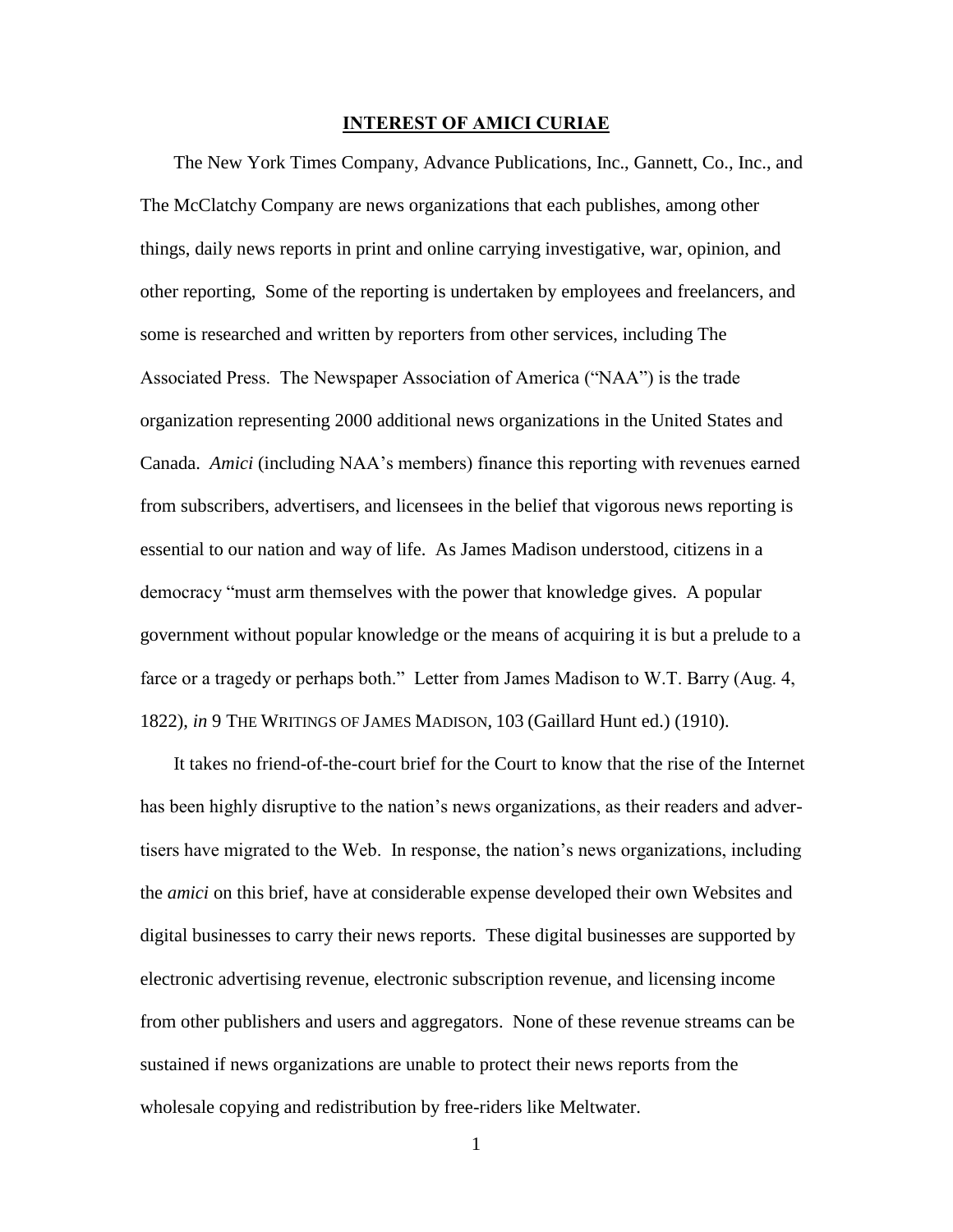Aggregators who believe that the law permits their free-riding (or that it would be too costly for news organizations to establish otherwise through litigation) will simply continue their parasitical behavior to the continuing and increasing harm of the economic incentives copyright is supposed to provide. If the massive, systematic copying of expression engaged in by Meltwater is held to be fair use, the AP (and others) would lose not only the revenues that Meltwater and others of its ilk *should have been* paying, but also the revenue that other media monitoring services and aggregators *have been and are* paying for licenses, based on their correct understanding that the routine commercial copying of the amount of expression taken by Meltwater is not fair use. A holding of fair use here would evaporate those revenues in short order.

*Amici* also have an interest in the continued viability and vibrancy of The Associated Press, which they rely on to maximize the reporting that they can accomplish with their own resources. They (and their readers, and indeed, the nation at large) share an interest in AP's ability to report with its limited resources. Free-riding such as Meltwater engages in directly injures the AP by diminishing the licensing revenue that AP is able to earn from its news reporting. By contrast, a decision that Meltwater's systematic, wholesale, daily commercial copying and reselling of the AP's expression into AP's existing and expected markets is not fair use would not impair Meltwater's ability to serve its customers. It would simply obligate Meltwater to pay for the expressive content that is central to its business, just as it (presumably) pays for other costs (rent, power, insurance) without stealing them, or demanding – on the basis of some imagined public interest – an entitlement to use them without payment.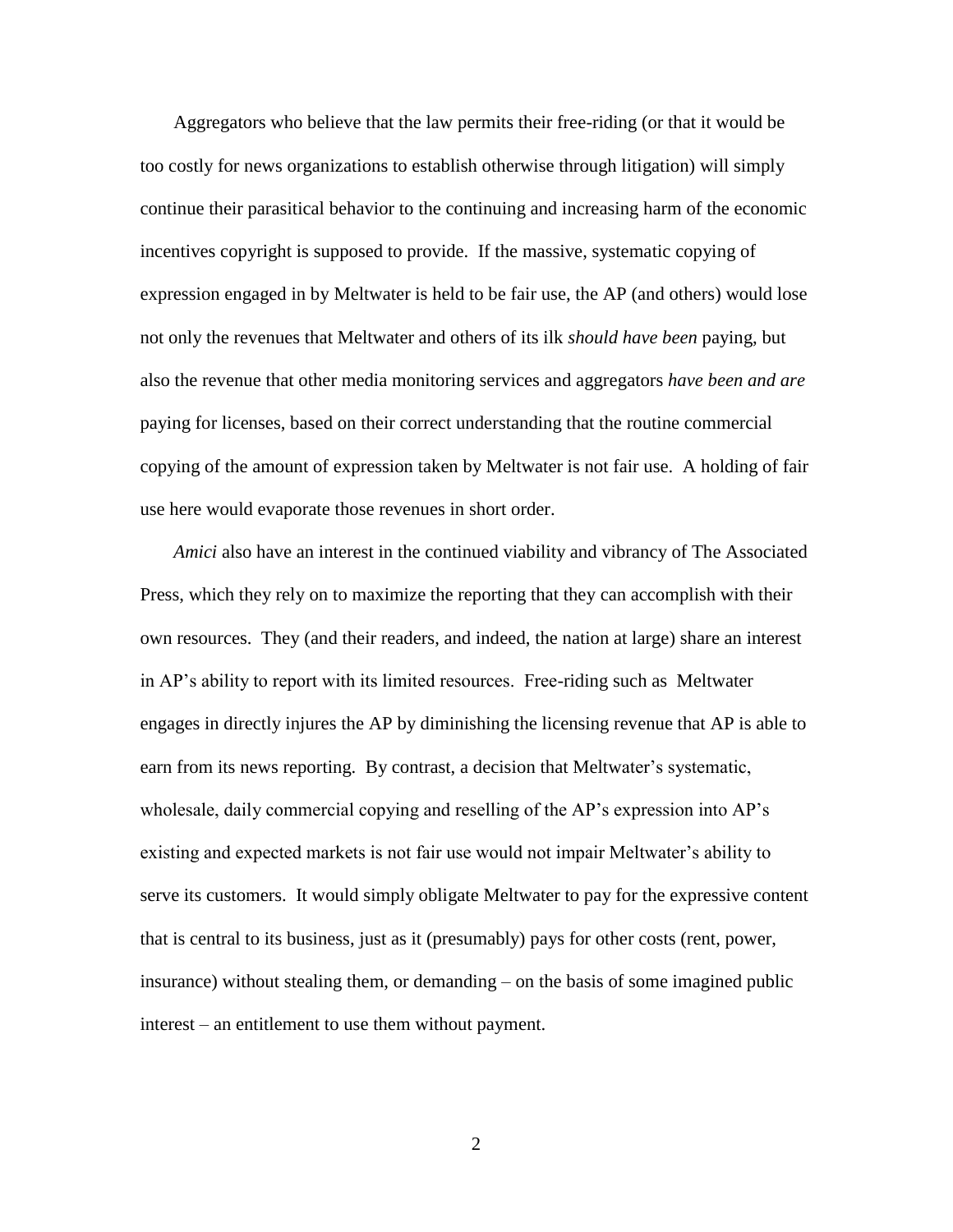The non-publisher amicus on this brief is a media monitoring company, Burrelles-Luce, which has been an industry leader in licensing news content from the publishers going back to the advent of digital online delivery. BurellesLuce is one of Meltwater's competitors – albeit one that, unlike Meltwater, obtains licenses from the news organizations whose expression it copies and redistributes, and pays required license fees. Having undertaken to pay the licensing fees that Meltwater ignores, BurrellesLuce finds itself at a significant competitive disadvantage. BurrellesLuce expects and hopes the resolution of this dispute will eliminate that disadvantage and make the rules of the copyright road plain, while strengthening the economic health of AP and other news organizations on which it depends for the provision of its own services.

The AP's lawsuit is thus a fight in which *amici*, as well as all the nation's citizens, have a stake.

#### **ARGUMENT**

#### **I. MELTWATER IS NOT A SEARCH ENGINE**

At the core of Meltwater's arguments is the contention that it should be considered a "search engine." The amicus brief for the Computer and Communications Industry Association ("CCIA"), of which Google is a key member, makes the same assertion. But Meltwater and CCIA never demonstrate why that is so, or why on these cross-motions it should even matter, and the point is mistaken in multiple respects.

First, the assertions that Meltwater is a search engine are just that: completely unsupported assertions, never cited to any authority. No judicial opinion is cited for the proposition that Meltwater is (or should be considered to be) a search engine. No authority is cited that categorizes as a "search engine" a closed-end, commercial content delivery business like Meltwater (whose value proposition is based on selling to its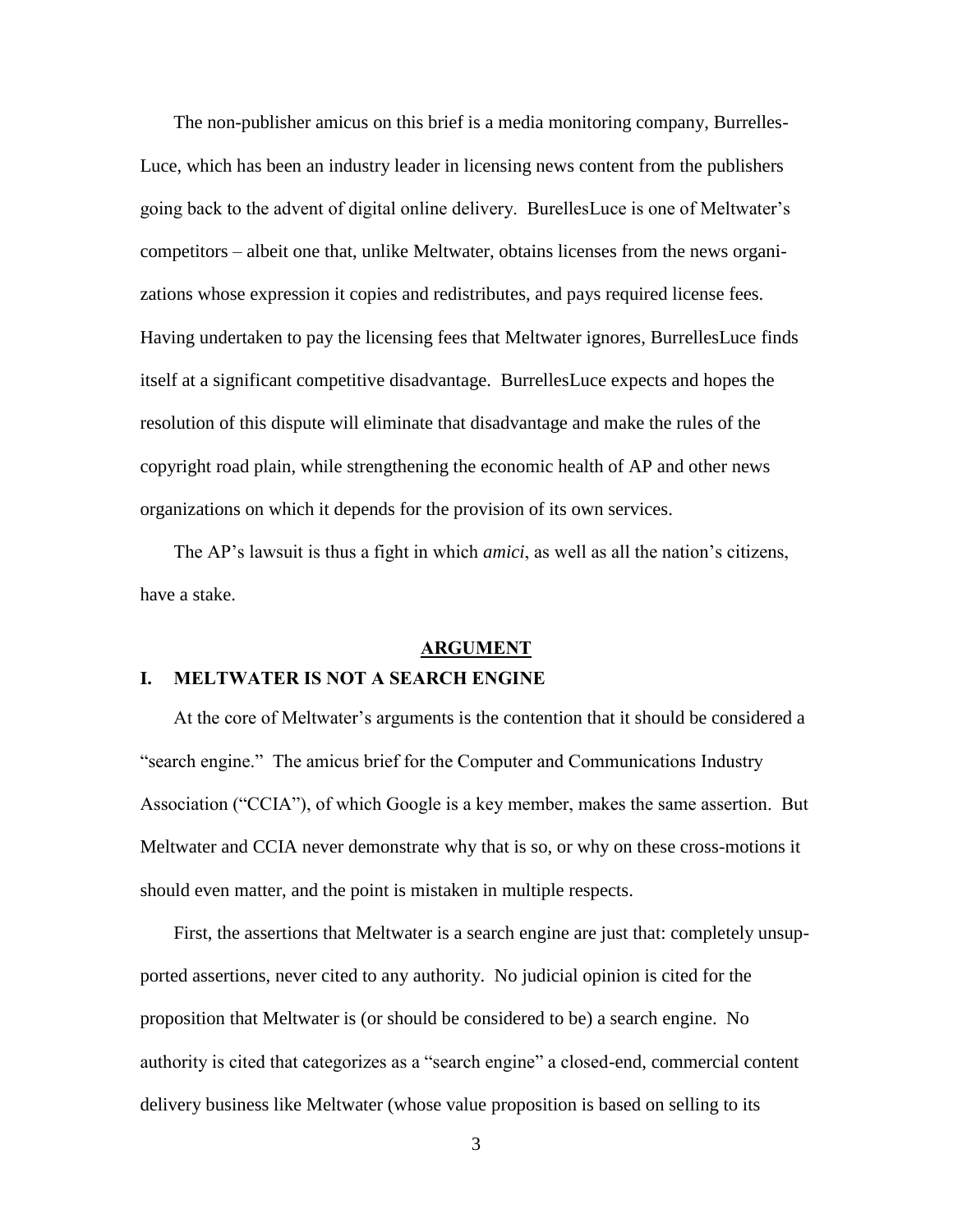paying customers, at a lower price, the very thing a copyright owner suing for infringement is already selling). Moreover, these assertions are not even supported by Meltwater's own web site. The various pages on its website describing its "news" business (reproduced in the Addendum below) contain no reference whatever to Meltwater being a search engine. Rather, Meltwater touts its "media monitoring service," explaining that it tracks a defined number of news websites and extracts articles for placement into a proprietary database consisting entirely of content copyrighted by genuine news organizations.

There were clipping services (the paper analogues to Meltwater) for decades, and they would not have been excused from buying multiple copies (which they did before photocopying machines) or paying license fees (which they did thereafter, to the Copyright Clearance Center)<sup>1</sup> had they uttered the phrase "search engine" as they collected checks from customers for re-distributing expression created by the news media. No company could undertake to sell consumers selected slices (less than all) of a cable company's channel package and call the process of winnowing out the unwanted channels a "search engine," or defend it as fair use. Nor can Meltwater sell selected slices of AP content (or the content of other news organizations) and immunize itself by calling its copying service a "search engine" or "fair use."

Second, and more fundamentally, nothing in the briefs indicates why classifying Meltwater as a "search engine" should affect the fair use analysis in any way whatever. Fair use depends on factual distinctions, not labels that cover them over. Meltwater's news service is so entirely different from classic search engines that any fair use assessment would have to take into account these extensive distinctions. Usual search

 $\overline{a}$ 

<span id="page-7-0"></span><sup>1</sup> *See American Geographical Union v. Texaco Inc.*, 60 F.3d 913, 929 n.16 - 930 (2d Cir. 1994).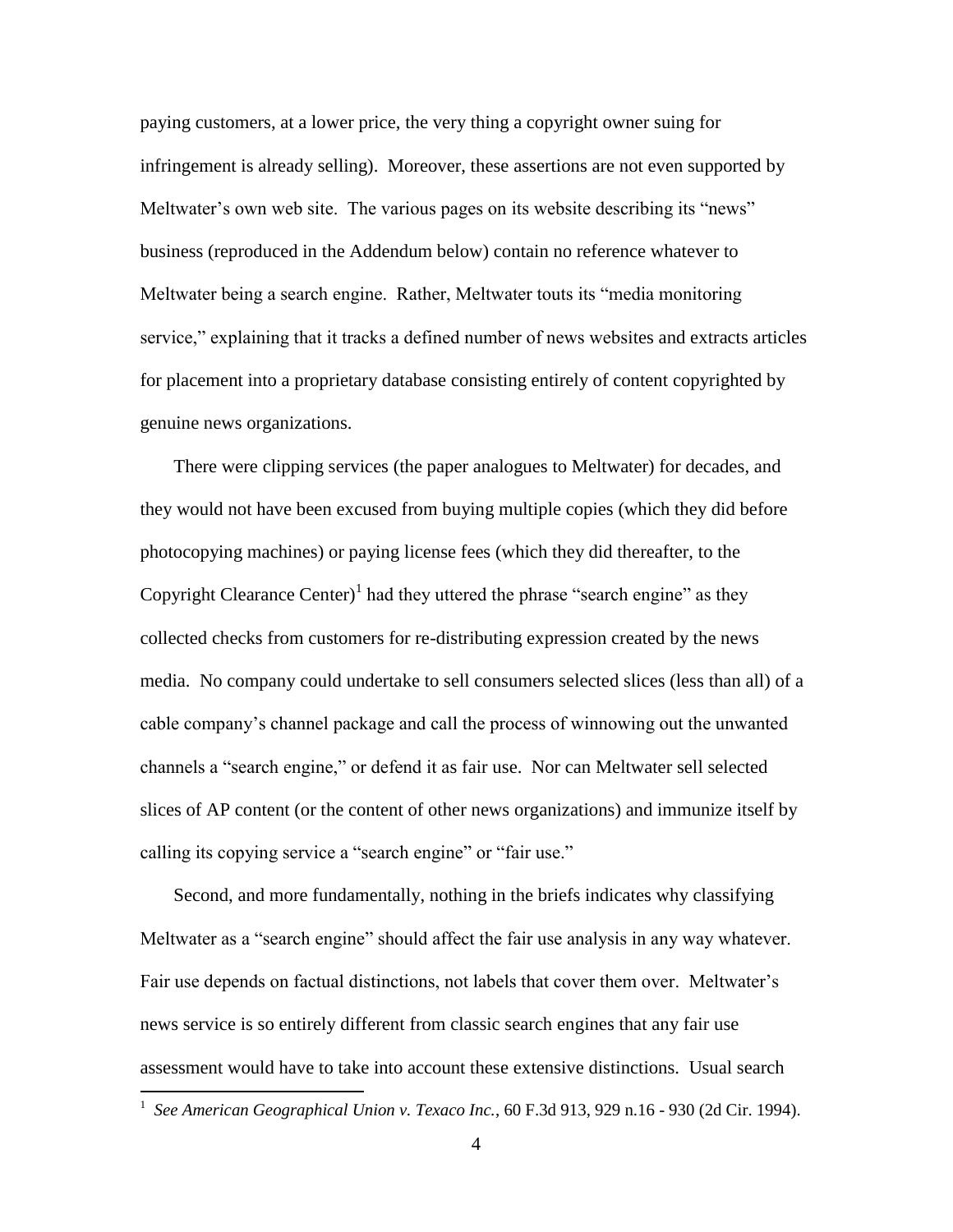engines (such as Google's) are available to the world on each user's screen, and can be

used by anyone to search the entire Internet for any purpose at no charge. By contrast,

**Meltwater** 

<span id="page-8-0"></span> $\overline{a}$ 

- carefully limits those *to whom* it delivers content (its paying clients who have contracted for its services), and is specifically targeted to and used for only business purposes;
- sharply limits *what it searches* (news articles from a defined list of content providers), and uses that defined content on a regular, continuing, systematic basis, as opposed to the ad hoc searches undertaken through a search engine like Google;
- defines precisely and advantageously (to its own business) *what it delivers* (news articles or the large chunks thereof), as opposed to links to third party servers on which content resides;
- promises *to always deliver the headline and the lede of responsive articles*, along with additional content as well (depending on the client's order); and
- $\triangleright$  produces click-through rates that are very substantially lower than those produced by other aggregators, suggesting that Meltwater is fully superseding AP (and its licensees) as the source for AP content (and newspaper content generally).<sup>2</sup>

<span id="page-8-1"></span>Third, the briefs of Meltwater and CCIA nowhere mention, much less grapple

with, the fact that Congress considered the extent (if any) to which search engines need statutory protection, and provided only limited protection. *See* 17 U.S.C. § 512(d), which has no application to this motion or in respect of the copying and distribution Meltwater massively undertakes, but rather provides a safe harbor from monetary and injunctive relief only for infringement "by reason of the provider referring or linking users to an online location containing infringing material or infringing activity, by using information location tools, including a directory, index, reference, pointer, or hypertext link" under specified circumstances). *Cf. Agence Fr. Presse v. Morel*, 2013 U.S. Dist. LEXIS 5636,

 $2^2$  AP's brief reports that the average click-through rate on AP's Registered Articles on Meltwater is roughly 0.08% and the click-through rate for the entire Meltwater system in the UK was only 0.5%. Rule 56.1 Statement, ¶¶ 151-152. By contrast, industry news reports indicate that Google News users access individual news sites at much higher rates. *See, e.g.,*  http://techcrunch.com/2010/01/19/outsell-google-news/.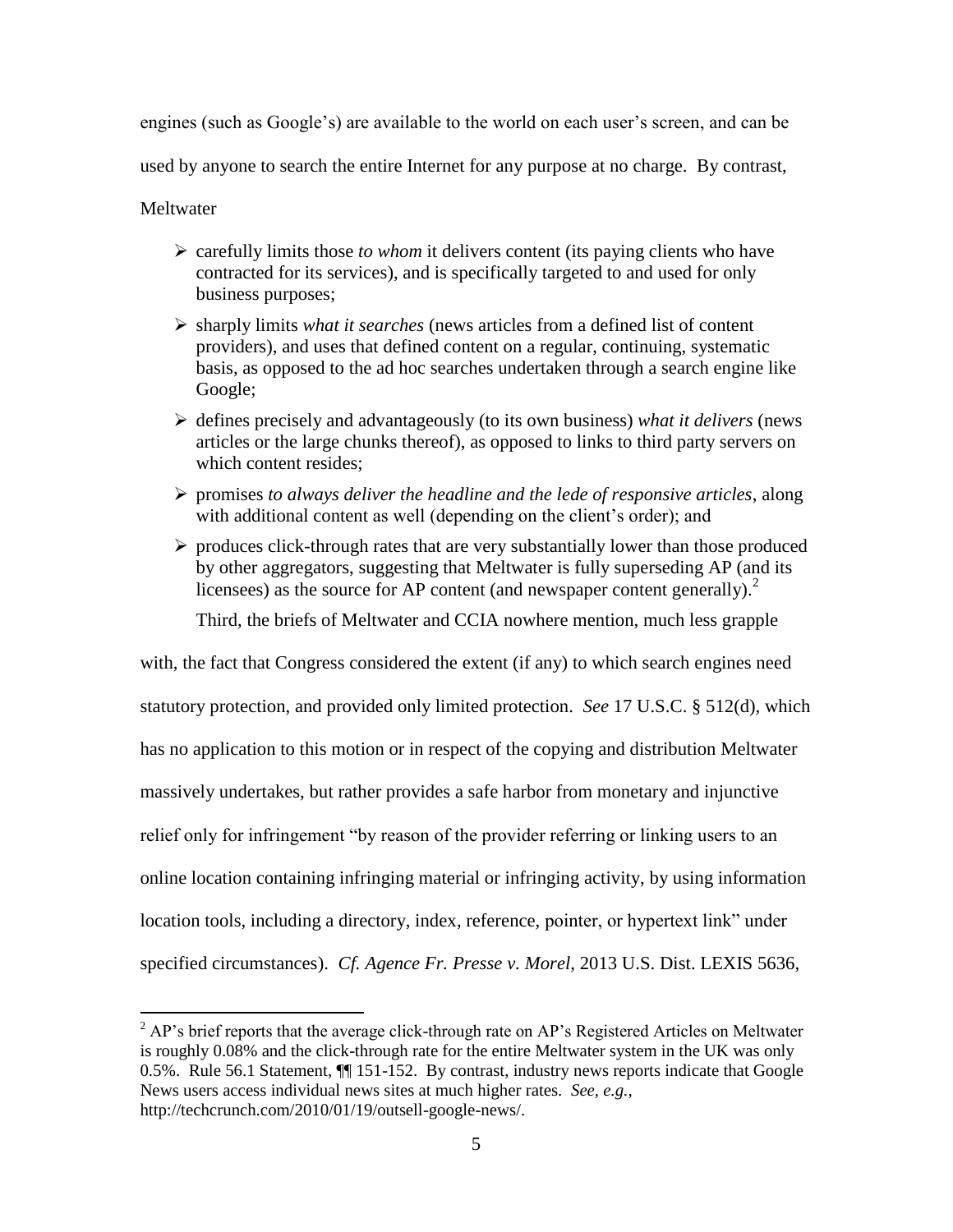at \*49 (S.D.N.Y. 2013) (Nathan, J.) ("search engines" are "information location tools" under § 512(d)).

<span id="page-9-0"></span>Meltwater cannot and does not claim the protection that Congress extended to search engines. Meltwater asserts no § 512(d) defense or counterclaim in its Answer or on this motion, and it should not be permitted to stretch fair use doctrine to create additional protection for itself that Congress chose not to provide. On these crossmotions (but not in its marketing materials, see the Addendum *infra*), Meltwater analogizes itself to a search engine, a theme picked up by its *amici.* But the salient differences between Meltwater and classic search engines make plain that the considerations that led Congress to provide in 17 U.S.C. § 512(d) a safe harbor for information location tools simply do not apply to businesses like Meltwater.

Unlike providers of "information location tools," which are typically available to the world-at-large to search the entire web and involve linking and referring, Meltwater's news monitoring services consists principally of copying and distributing the expression of real news organizations and publications on behalf of its own pre-arranged clients, for whom it searches sites that Meltwater has pre-selected or already archived. Meltwater promises its customers expression, not merely facts or links, including the most valuable expression news media create and market, namely headlines and their ledes. Its customers are not interested in merely the facts, but, as Meltwater's own marketing materials reflect, in the expression itself, so that they can gauge tone and resonance and detail. *See, e.g.,* Addendum at 1 ("providing users with foreign character search capability in 25 languages ensures thorough and in-depth results"); *id.* (Meltwater permits tracking of "keywords [and] phrases" and "advanced Boolean search capabilities . . . throughout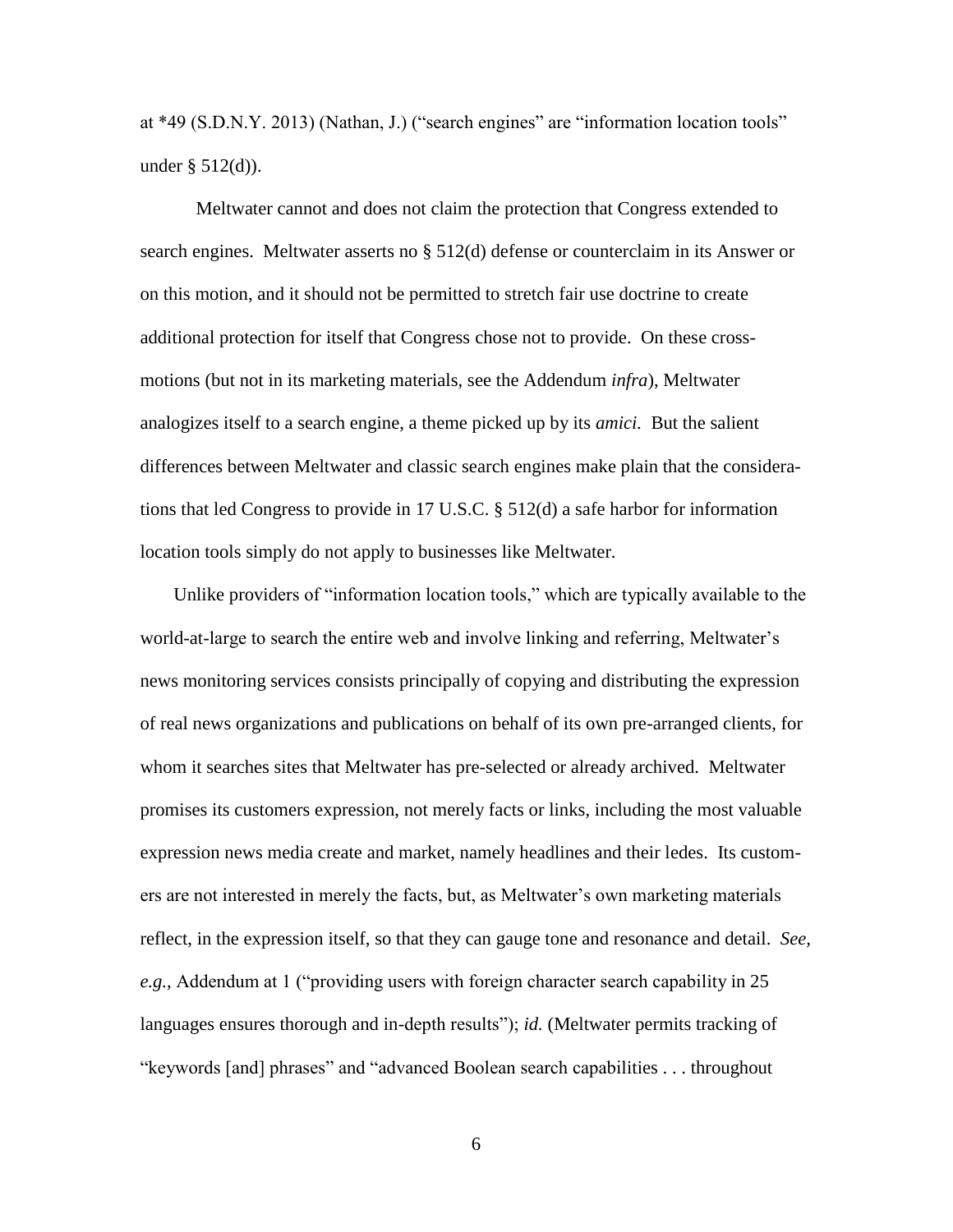online publications"); *id.* at 4 ("Meltwater allows customers to assess "tone – evaluate if your coverage . . . is positive, negative or neutral").

Meltwater's creation of its own long-term archive, and its service of enabling its customers to make further copies of headlines, ledes, and additional content in-house (to their additional employees) and outside (to third parties), add further reason for not characterizing Meltwater as a "search engine." *See* Addendum at 5 (Meltwater enables tits customers to "upload[] articles at a click of a button" so as to "increase traffic to [the customer's] Web site and enhance brand exposure among targeted audiences").

AP is complaining on these cross-motions not of some physical object or some piece of software at all, but of the services Meltwater provides to its paying customers, in the course of which Meltwater itself is copying and distributing the copyrighted work of the AP and others. AP receives license revenue from Google News, but not from Meltwater, even though Meltwater knowingly and intentionally signs up corporate customers (most of whom presumably have been AP customers, directly or indirectly), who then pay Meltwater (at a lower cost, according to Meltwater's marketing materials) $3$  for the same content that they would have obtained from AP or its members or licensees. Calling it a search engine makes no difference whatever.

## **II. MELTWATER'S MAKING AND DISTRIBUTING COPIES OF THE AP'S COPYRIGHTED EXPRESSION TO THE AP'S EXISTING OR EXPECTED CUSTOMERS IS NOT TRANSFORMATIVE**

### <span id="page-10-0"></span>A. Meltwater's Repackaging Is Not Transformative

Meltwater's News Reports consist of exact copies of critical portions of AP news stories – the headlines, ledes, and article text. There is nothing transformative about Meltwater's repackaging of the AP's copyrighted content. *See Campbell v. Acuff-Rose* 

 $\overline{a}$ 

<sup>3</sup> *See* Addendum at 6-9.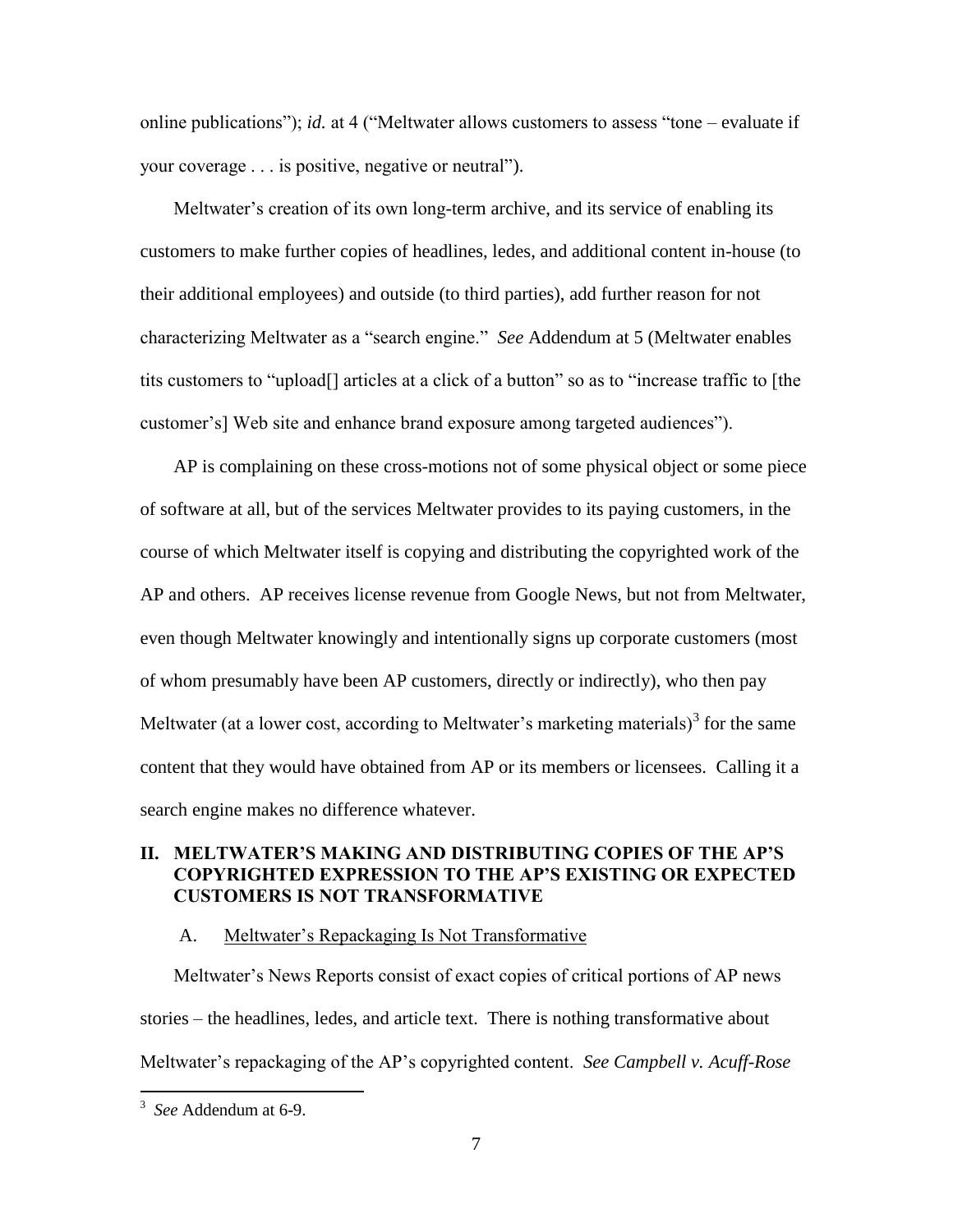*Music, Inc.*, 510 U.S. 569, 588 (1994) ("[A] work composed primarily of an original, particularly its heart, with little added or changed, is more likely to be a merely superseding use, fulfilling demand for the original"); Pierre N. Leval, *Toward a Fair Use Standard*, 103 Harv. L. Rev. 1105, 1111 (1990) ("A quotation of copyrighted material that merely repackages or republishes the original is unlikely to pass the [transformative use] test").

<span id="page-11-0"></span>Meltwater's arguments cannot be reconciled with the holding in *Nihon Keizai Shimbun, Inc. v. Comline Bus. Data, Inc.*, 166 F.3d 65 (2d Cir. 1999), where the Second Circuit agreed with the district court that roughly translated articles (inaccurately called "abstracts" by the defendant) were not transformative. The defendant there gathered news articles from a variety of sources and sold rough translations of those articles to its customers. The conversion process, which involved selecting the article, translating it, and revising the translation to achieve a consistent style, took approximately thirty-six minutes per piece. Agreeing with the district court, the Second Circuit observed that these translations were "not in the least transformative." *Id.* at 72. Like the translations in *Nihon*, Meltwater's News Reports lack any transformative quality. Meltwater does not employ abstractors, but instead uses the AP's own expression, relying on technology to compile its reports automatically. This difference in technology does not aid Meltwater. Indeed, the elimination of the human component (and thus the potential for any stylistic or expressive changes) makes Meltwater's reports even less transformative than the translations in *Nihon*.

#### B. Meltwater's Use Is Not For a Different Purpose

AP uses its original works to deliver the news; Meltwater uses the AP article excerpts for the same purpose. Notwithstanding the contention of amicus CCIA that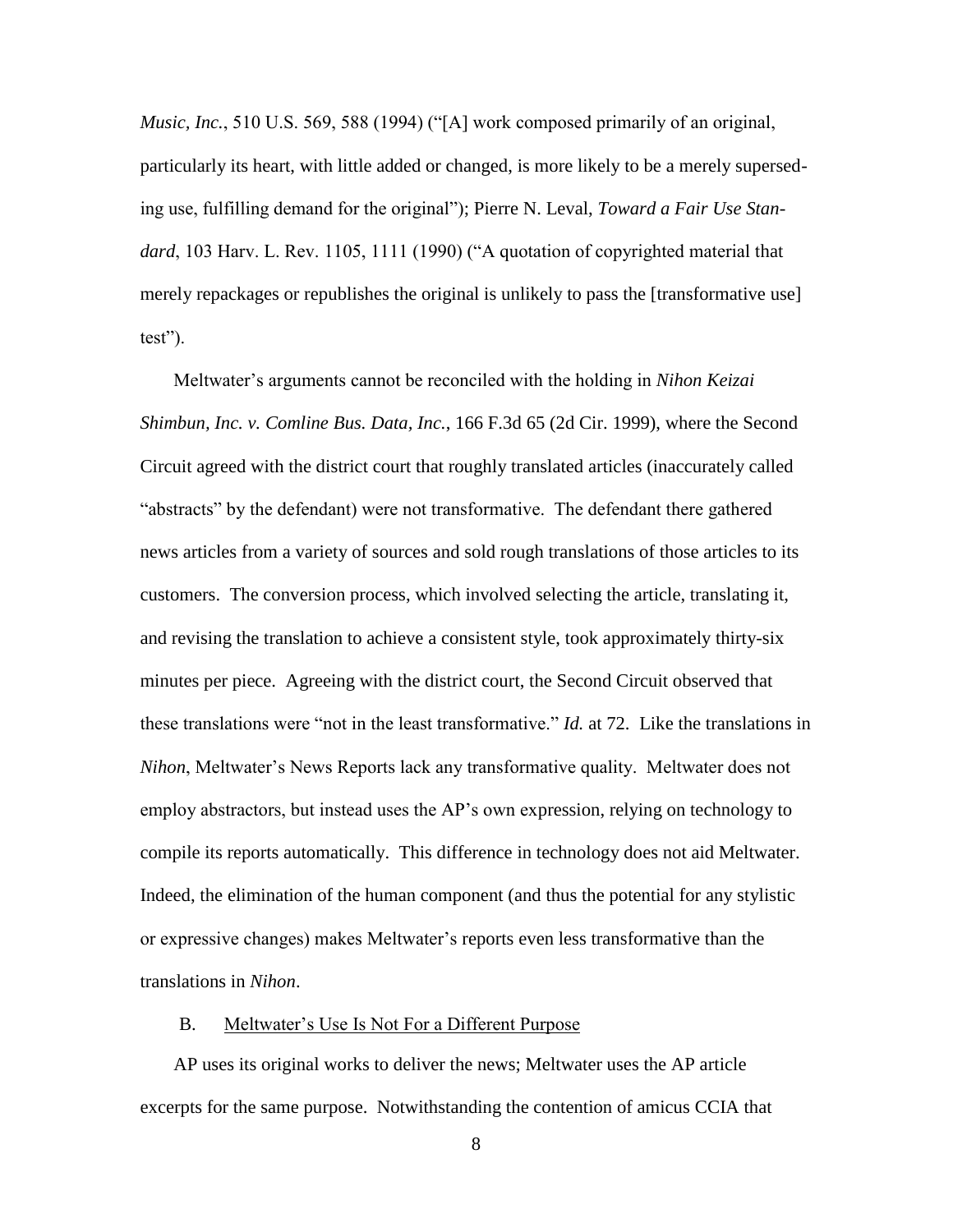Meltwater uses the copyrighted works for a different purpose – saying that "AP's purpose is to *report* the news, while Meltwater's purpose is to help clients determine *how the news is reported*" – that clever phrasing effectively concedes that Meltwater is selling not facts but expression, and undermines Meltwater's fair use argument that the purpose of its use differs from AP's.

<span id="page-12-0"></span>*Infinity Broad. Corp. v. Kirkwood*, 150 F.3d 104 (2d Cir. 1998), rejected a similar argument. The defendant there argued that its use – a telephonic service that enabled defendants' customers to listen to recordings of selected radio broadcasts – was transformative because its customers used the broadcasts for informative rather than entertainment purposes. The Second Circuit explained that "it [wa]s not clear that all of Kirkwood's target audience 'transforms' the broadcasts as he suggests. Talent scouts, who admittedly would not be listening in order to be entertained themselves, would nevertheless be listening for the entertainment value of the broadcasts rather than the factual content." *Id.* The original broadcast and the rebroadcast could be used for the same purpose. Accordingly, the court found a "total absence of transformativeness in [defendant's] acts of retransmission." *Id.* at 109. Moreover, the court stressed that it was the defendant's "own retransmission of the broadcasts, not the acts of his end-users, that [wa]s at issue [.]" *Infinity*, 150 F.3d at 108. Where "[a] [[the defendant] d[id wa]s sell access to unaltered radio broadcasts," there could be no transformation. *Id.*

Here, as in *Infinity*, Meltwater is a purely commercial user whose business is reselling pertinent news articles – including the expression, and not just the facts – to businesses who are interested in what the articles say and how they say it, with some added bells and whistles (analytical tools). Moreover, even if the court were to look to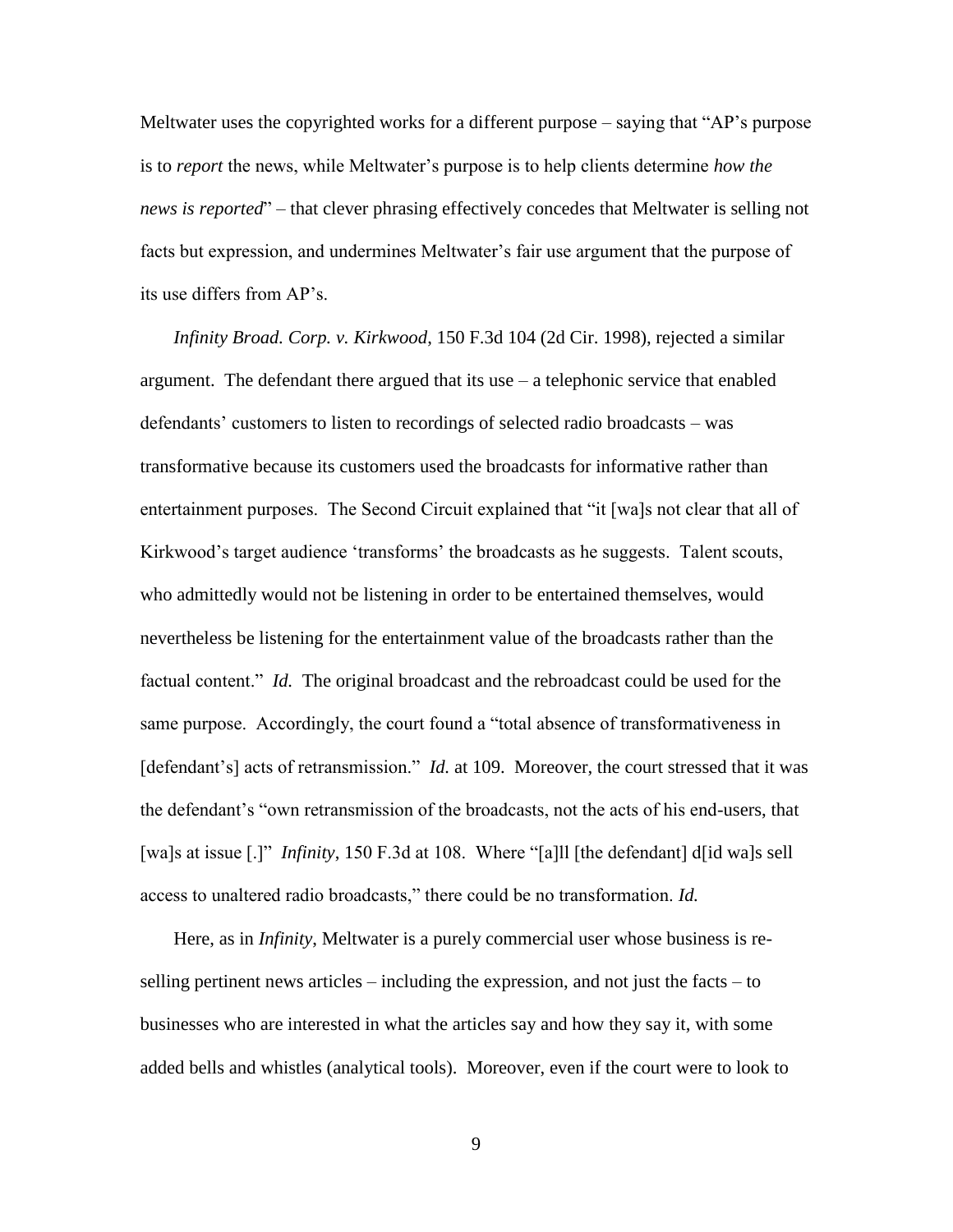the purpose of Meltwater's customers' use, and not to Meltwater's own purpose,

Meltwater's clients can (and do) use the Meltwater News Reports for the same purpose as the AP's copyrighted works (and those of *amici* as well). Unlike search engines, a news aggregator "serves a similar function to a newspaper's website – to collect and organize news stories so that they can be read . . . ."<sup>4</sup> Meltwater acknowledged that at least some of its subscribers use articles in the Meltwater News Reports "to keep abreast of news developments," and that doing so is "a valid way to use the [Meltwater] system." McNamara Decl. ¶ 20. Meltwater's use supercedes the AP's use: it fulfills the demand for the AP's own content (*i.e.*, its expression). Because the two uses can and do serve the same purpose, the "different purpose" argument advanced by Meltwater and its *amici* should fail.

Meltwater's *amici* argue that *Infinity* is inapposite because it involved unshortened retransmissions and Meltwater does not reproduce entire AP articles. This attempt to distinguish *Infinity* overlooks a critical aspect of the court's reasoning and its decision– namely, that the original broadcasts and the retransmissions could both be used for the same purpose. Although a "difference in purpose is not quite the same thing as transformation," in *Infinity* there was not even a difference in purpose. *Infinity*, 150 F.3d at 108.<sup>5</sup> The same is true here. Similarly, in *United States v. ASCAP*, 599 F. Supp. 2d 415, 424 (S.D.N.Y. 2009), *aff'd in part, vacated in part and remanded* (on other grounds), 627

<span id="page-13-2"></span><span id="page-13-0"></span> $\overline{a}$ 

<sup>4</sup> Kimberly Isbell, *The Rise of the News Aggregator: Legal Implications and Best Practices*, at 11 (Berkman Ctr. For Internet & Soc'y, Research Publication 2010); *see also* Keiyana Fordham, *Can Newspapers Be Saved? How Copyright Law Can Save Newspapers from the Challenges of New Media*, 20 Fordham Intell. Prop. Media & Ent. L.J. 939, 983 (2010) ("studies indicate that online readers may use this feature [automatic news aggregation] as a news source instead of a reference tool, which . . . create[s] a news reporting purpose").

<span id="page-13-1"></span><sup>&</sup>lt;sup>5</sup> Indeed, the language that amicus CCIA quotes from *Kelly v. Arriba Soft Corp*. acknowledges as much: "the result was that people could use both types of transmission for the same purpose." 336 F.3d 811, 819 (9th Cir. 2003).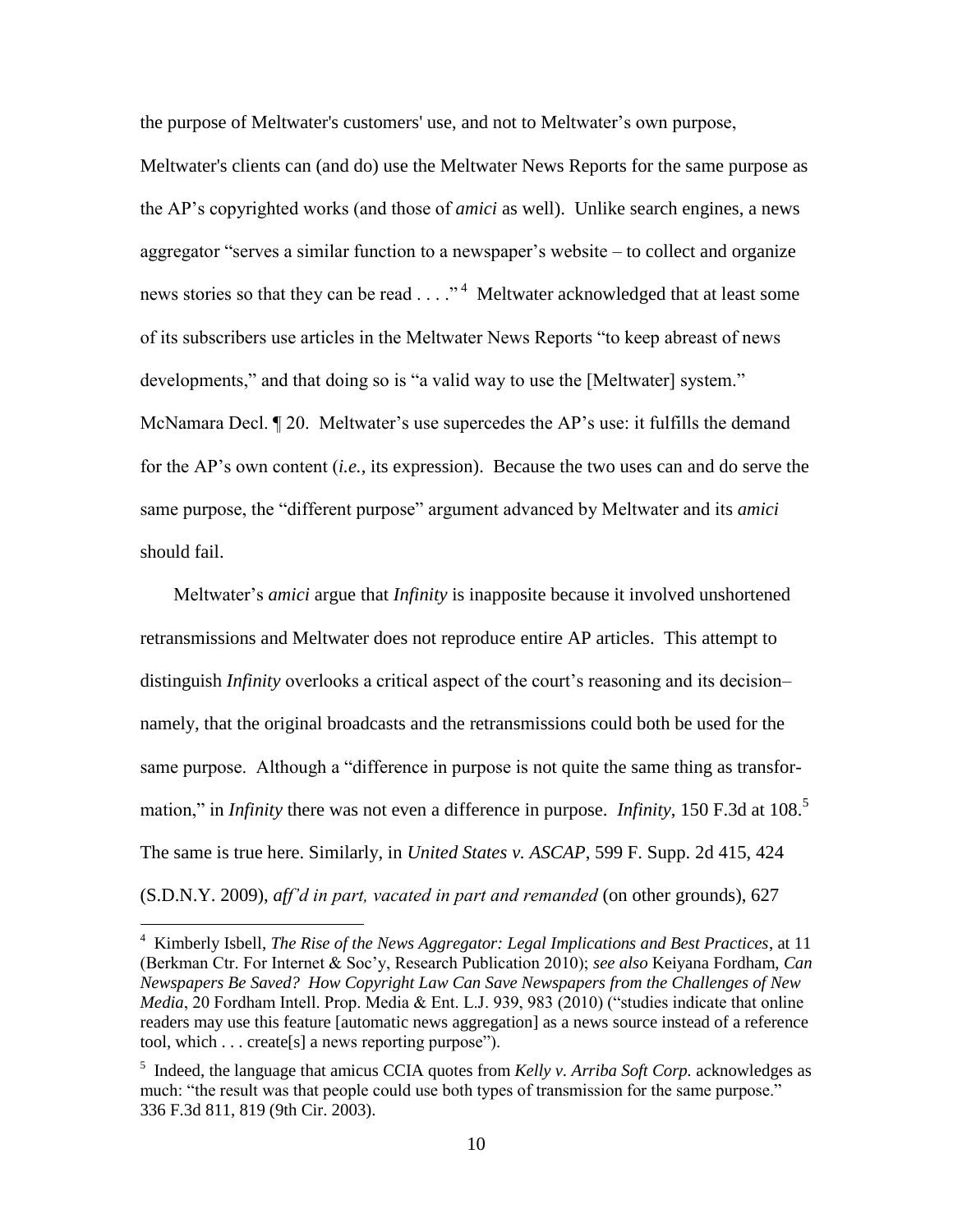F.3d 64 (2d Cir. 2010), the infringing works consisted of shortened versions of the original works. Nevertheless, the court reached the same conclusion as the court in *Infinity*.

<span id="page-14-2"></span><span id="page-14-1"></span>In *ASCAP*, AT&T Wireless argued that its ringtone and ringback previews were transformative, despite the absence of any expressive changes to the original work, because "the new work ha[d] an entirely different purpose and meaning." *ASCAP*, 599 F. Supp. 2d at 424. According to AT&T Wireless, the previews served the purpose of informing customers, which was different from the entertainment purpose of the original music. The court disagreed. Because AT&T Wireless did not demonstrate that "its customers use previews solely for informational purposes, and not also to assess the musical quality and entertainment value of the ringtones," there was no transformation. *Id.* at 427. *See,* to the same effect, *Video Pipeline, Inc. v. Buena Vista Home Entm't Inc.*, 342 F.3d 191, 200 (3d Cir. 2003) (rejecting defendant's "different purpose" argument and holding that the clip previews were not transformative due to the "the shared character and purpose of the clip previews and the trailers [so that the clips will likely serve as a substitute for the trailers] and the absence of creative ingenuity in the creation of the clips"), *cert. denied*, 540 U.S. 1178 (2004); *L.A. Times v. Free Republic*, 2000 U.S. Dist. LEXIS 5669, at \*28 (C.D. Cal. Apr. 5, 2000) (holding that posting entire articles on "bulletin board" website for the purpose of encouraging responses and debate was not transformative because the articles "ultimately serve[d] the same purpose as that for which one would normally seek to obtain the original – to have it available for ready reference").

<span id="page-14-0"></span>As in *ASCAP*, Meltwater News reports consist of shortened versions of the original works; they are "previews" or "pertinent passages" of the full news stories. The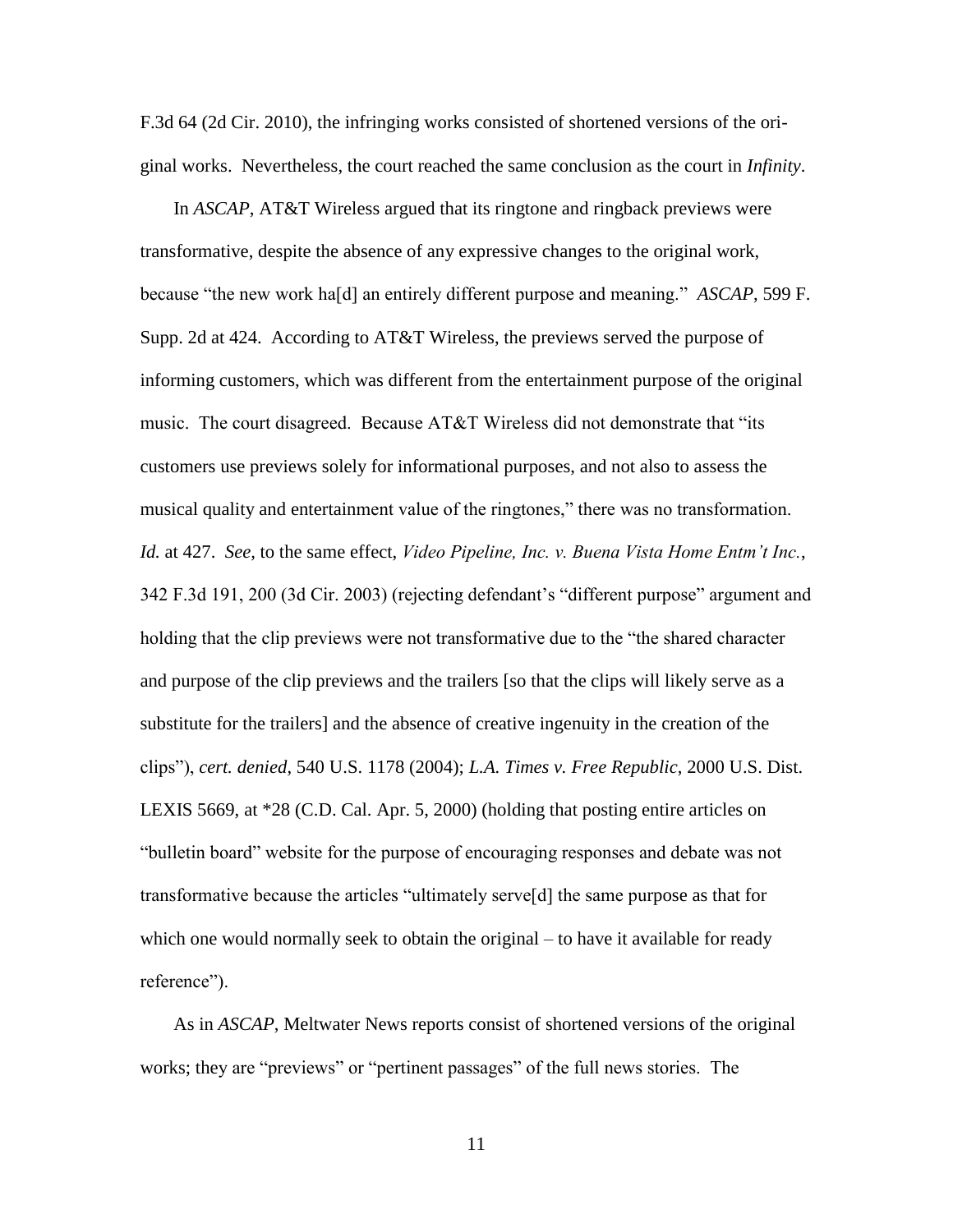shortening does not prevent Meltwater subscribers from using the reports for the same purpose as the originals – reading what the news media are writing about particular topics, persons, or businesses, to understand tone, atmospherics, and approach.

Meltwater and its *amici* rely heavily on *Bill Graham Archives*, 448 F.3d 605 (2d Cir. 2006), but that case is entirely distinguishable and does not support fair use here. The court in *Bill Graham Archives* was faced with a classic example of fair use – reproduction of copyrighted material to illustrate and give texture to a biographical work. The court began its analysis by emphasizing that *Illustrated Trip*, the work at issue, was "a biographical work documenting the 30-year history of the Grateful Dead." *Bill Graham Archives*, 448 F.3d at 609. The court explained that although "there are no categories of presumptively fair use . . . courts have frequently afforded fair use protection to the use of copyrighted material in biographies, recognizing such works as forms of historic scholarship, criticism, and comment that require incorporation of original source material for optimum treatment of their subjects." *Id.* (internal citations omitted). With that backdrop, the court stressed that the images in the biographical work served as "historical artifacts," *id.* at 610, a distinct purpose from the original artistic and promotional purpose of the images. Here, in contrast, the original AP articles and the Meltwater copies serve the same purpose – the delivery of news reporting, with expression intact so as to convey not just discrete facts but tone and tenor. Further, use in a biography or history is a one time occurrence, whereas Meltwater's copying from the AP is routine, systematic, daily, and a substitute for the AP articles themselves. *Bill Graham Archives* is thus inapposite.

<span id="page-15-2"></span><span id="page-15-1"></span><span id="page-15-0"></span>Meltwater's and its *amici*'s reliance on *Perfect 10 v. Amazon.com, Inc.*, 508 F.3d 1146 (9th Cir. 2007), and *Kelly v. Arribasoft*, 336 F.3d 811 (9th Cir. 2003), is also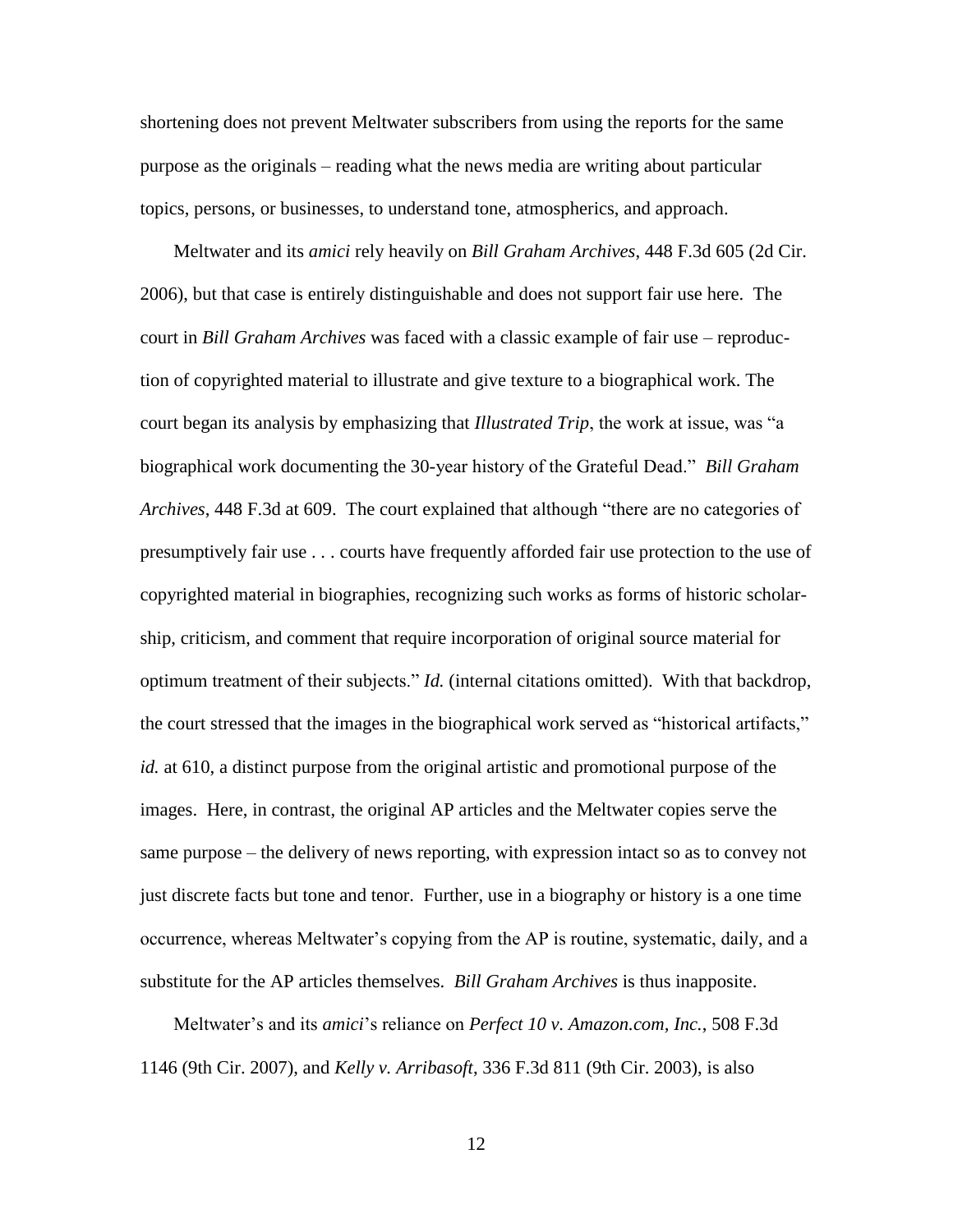misplaced. Those cases concerned visual images which were delivered in degraded form unsuited for any use other than identifying the destination websites where useful images could be licensed and purchased. The entire basis for the Court's ruling was that the images displayed by search engines were *not* substitutes for the use of the originals, but rather served a distinct purpose, namely to lead the user to the "original." Here, Meltwater's use of the AP copyrighted content can and does serve as a substitute for the original AP articles, and more than 99% of the time Meltwater's customers never clickthrough to the underlying publication. Nor did the use in those cases present anything comparable to Meltwater's copying of the lede from every AP article copied.

Meltwater and its *amici* also err when they argue for fair use on the basis that Meltwater's clients are interested only in facts (which are not subject to copyright protection) and not AP's expression (which of course is). First, if it were true that Meltwater's clients are interested in only the facts– and it is not – then presumably Meltwater would convey only facts, not (as it does) unaltered, unparaphrased AP expression. But Meltwater's own marketing materials concede – indeed, they tout – that its customers want expression, not just facts. *See* Addendum at 4 ("With Meltwater News, users can examine . . . [t]one – evaluate if your coverage or media response is positive, negative or neutral); *id.* at 5 (touting the "Newsfeed," which "provides RSS feeds for employees, investors, suppliers, board members, journalists and the general public" and "highlight[s] positive coverage").

<span id="page-16-0"></span>Second, the lesser protection accorded to factual materials derives from a policy desire to ensure that other publications can write about and analyze the news itself, without hamstringing them by copyright enforcement. *See Feist Publ'ns, Inc. v. Rural*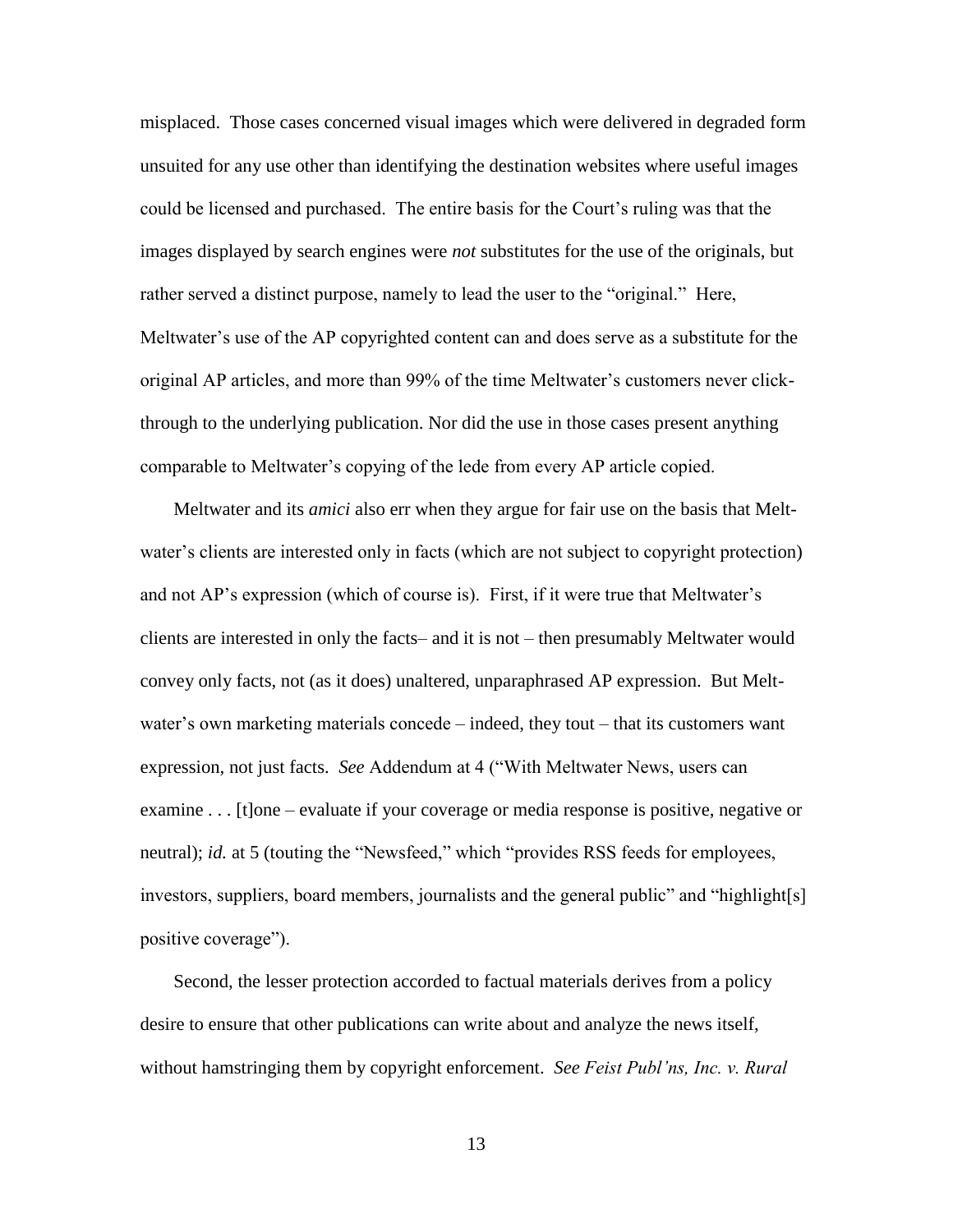*Tele. Serv. Co., Inc.*, 499 U.S. 340, 349-50 (explaining that the inherent tension between the unprotected status of facts and protected status of fact compilations can be understood through the fact/expression dichotomy; "copyright assures authors the right to their original expression, but encourages others to build freely upon the ideas and information conveyed by a work"). But here, Meltwater does not provide its own news reporting, and does nothing more than repackage and retransmit the AP's original content (with some added bells and whistles that the user may or may not even use, and which AP does or can offer in any event). Since the only reporting of news is AP's, and Meltwater does not need to use so much of the AP's expression on such a systematic basis in order to report the facts (if that was what it sought to do), the underlying policy reasons for affording lesser protection to factual works are wholly absent here.

### **III. MELTWATER'S USE HARMS THE AP'S EXISTING AND POTENTIAL MARKETS**

The contention of Meltwater and its amici that the fourth fair use factor does not weigh against Meltwater ignores the leading authorities on fourth factor market harm, which make plain that Meltwater's use is in fact a classic superseding use that aims to supplant AP's own existing and normal markets and its reasonable expectations.

<span id="page-17-0"></span>The fourth fair use factor is the "effect of the use upon the potential market for or value of the copyrighted work." 17 U.S.C. § 107(4). Properly applied, the fourth factor requires a court to consider "whether unrestricted and widespread conduct of the sort engaged in by the defendant (whether in fact engaged in by the defendant or by others), would result in a substantially adverse impact on the potential market for, or value of, the plaintiff's present work." 4 MEVILLE B. NIMMER AND DAVID NIMMER, NIMMER ON COPYRIGHT, §13.05[A][4](2012); *see Princeton Univ. Press v. Michigan Document Serv.,*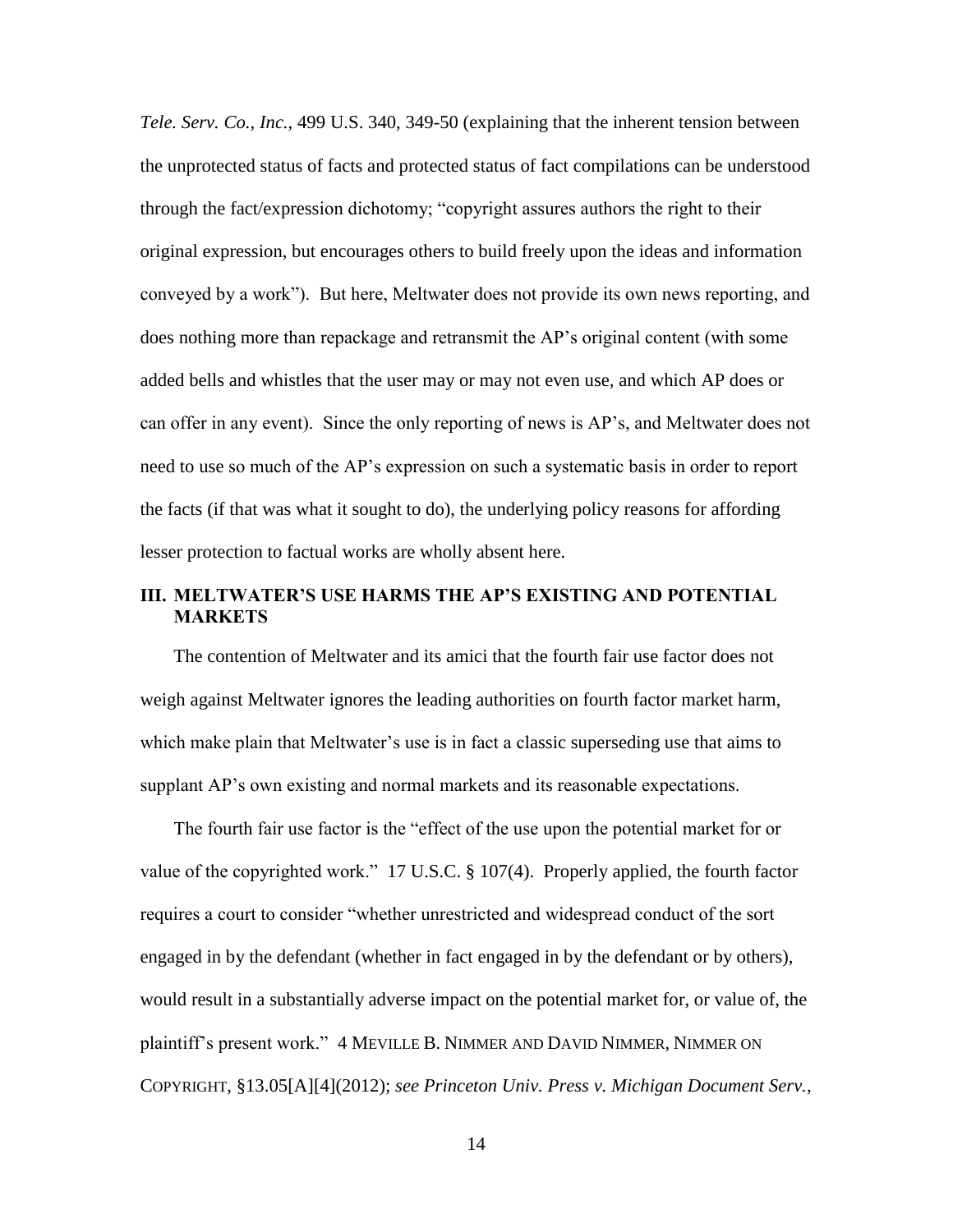<span id="page-18-1"></span>*Inc.*, 99 F.3d 1381, 1386-1387 (to negate fair use, the plaintiff need only show that "if the challenged use should become widespread, it would adversely affect the potential market for the copyrighted work."); *Basic Books, Inc v. Kinko's Graphics Corp.*, 758 F.Supp. 1522, 1534 (S.D.N.Y. 1991) (same).

Additionally "neither copyright law nor copyright principle draws a line between markets entered and markets not entered." 2 PAUL GOLDSTEIN, GOLDSTEIN ON COPY-RIGHT, §12.2.2.4 (3d ed. 2013). Thus courts have also examined the impact on traditional, reasonable or likely to be developed markets when examining and assessing a secondary use's effect upon the potential market for or value of the copyrighted work. *Texaco*, 60 F.3d at 930; *Princeton Univ. Press*, 99 F.3d at 1387 (explaining that where the copyright holder has an interest in exploiting a market, and especially when the copyright holder has successfully done so, potential licensing revenues should be included in the fair use analysis).

<span id="page-18-0"></span>The summary judgment record reflects that the AP sells in precisely the same submarket that Meltwater tries to carve out as its own: the market for digitally delivered news reporting generally, and specifically, the market for media monitoring services. The AP has entered into licenses with entities that Meltwater has identified as competitors, including LexisNexis, Factiva, BurrellesLuce, and other entities that deliver news articles to subscribers based on subscriber-set criteria. *See* McNamara Decl. ¶ 5, Exs. 10- 15; *id.* Ex. 1 at 77:23-78:12; Countercl. ¶ 3. The AP and some of its licensees have lost customers to Meltwater due to Meltwater's ability to offer AP content at reduced prices. ADD CITE. This loss of potential royalty and licensing revenues in the AP's main marketplace is precisely the type of harm that precludes a fair use defense.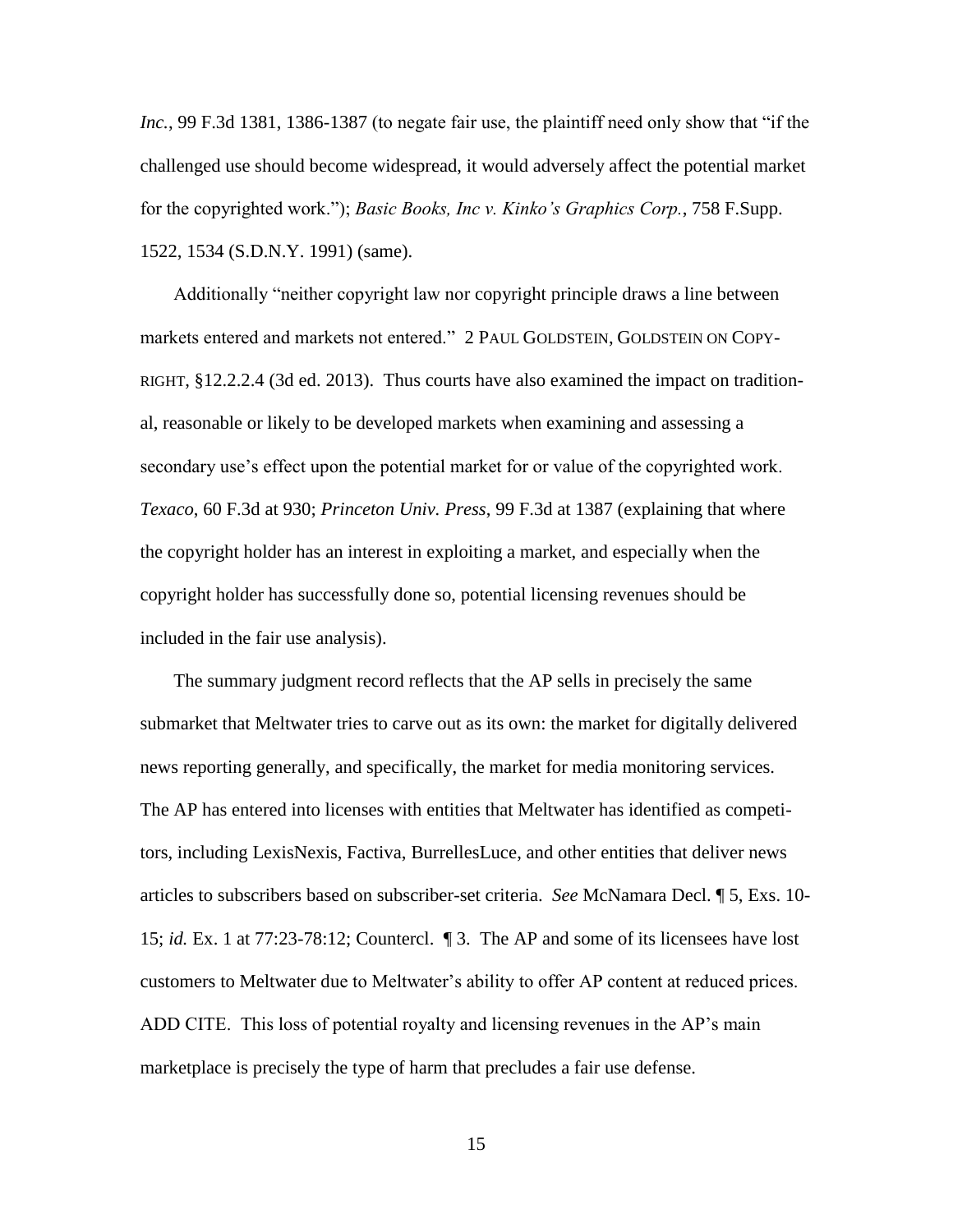As demonstrated by the record, the AP is already in the process of exploiting the market for digital excerpts of its content, and it will continue to further develop its reach in this market. Indeed, the AP has successfully negotiated licensing agreements for the very content that Meltwater is reselling. The AP has also entered into licensing agreements with several digital aggregators, digital portals, search engines, and mobile applications. Cross Decl. ¶ 40. For example, AP has licensing agreements with Cision, LexisNexis, and BurrellesLuce granting these companies general distribution rights for the use of its content. *See* AP 56.1 ¶ 256, 258, 262 (the agreement with Cision gives it the right to use AP content for its "press clipping service," and the LexisNexis licensing agreement permits it to "reproduce, display, [and] distribute…authorized use of AP materials) (internal quotations omitted). <sup>6</sup> The very text of the statutory fourth factor, as explained in both the Nimmer and Goldstein treatises, directs that copyright law reserves to owners not only their existing markets and customers but also "potential markets" (*see* 17 U.S.C. § 107; NIMMER § 13.05[A][4]). That rule forecloses Meltwater's attempt to separate its licenses of AP's work from those that the AP is exploiting and entitled to exploit. This is especially true because Meltwater is selling to individuals at the core of the market for newspaper content.

<span id="page-19-1"></span><span id="page-19-0"></span>Because courts have consistently protected the copyright holder's right to exploit not only existing markets, but also ones that are "traditional, reasonable, or likely to be developed," *Texaco*, 60 F.3d at 930, and because Meltwater's copying and distribution, especially if it becomes even more widespread, will heavily damage, if not largely

 $\overline{a}$ 

 $6$  AP's expected license income is also harmed by Meltwater's facilitation for its customers of uses that the AP does not allow. *See* A.P. 56.1 ¶¶ 266-73 (restricting licensees from engaging in specific uses of AP content, largely related to archiving).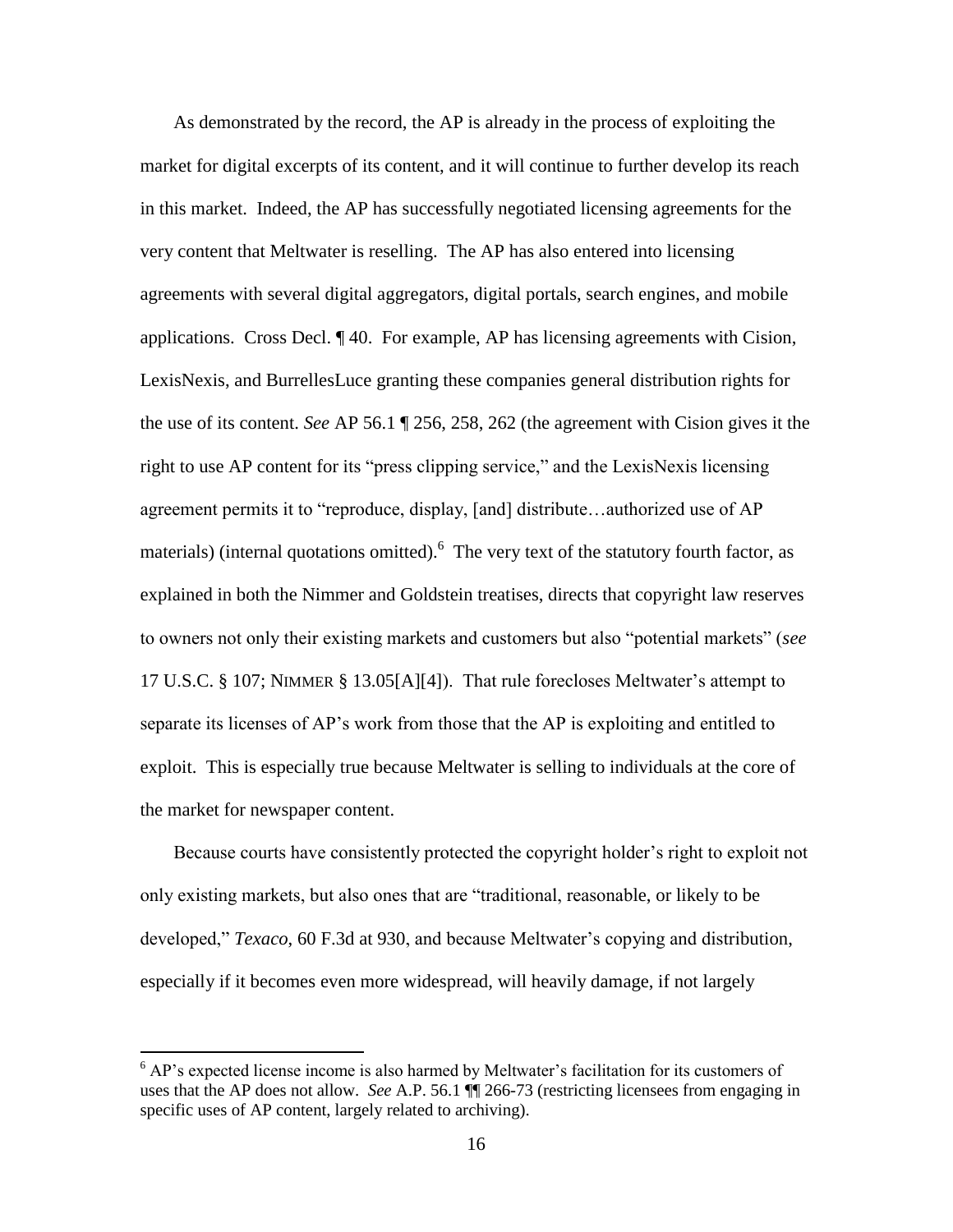destroy, the licensing market that has developed in recent years, the fourth factor strongly weighs in the copyright owner's favor.

# **IV. THE EQUITABLE AND PUBLIC INTEREST CONSIDERATIONS THAT UNDERLIE THE FAIR USE DOCTRINE WEIGH HEAVILY IN FAVOR OF THE AP**

<span id="page-20-1"></span><span id="page-20-0"></span>The Supreme Court has repeatedly made clear that the four statutory fair use factors are not the only considerations to be weighed. Fair use is an "equitable rule of reason," whose "ultimate aim" is the stimulation of further expression and publication "for the general public good." *Texaco*, 60 F.3d at 940 (1994) (quoting *Fogerty v. Fantasy, Inc.*, 510 U.S. 517, 526-27 (1994) and *Twentieth Century Music Corp. v. Aiken*, 422 U.S. 151, 156 (1975)); *see also, e.g., Stewart v. Abend*, 495 U.S. 207, 236 (1990) (precluding rigid application of the statutory factors and requiring consideration of the public interest in the fair use analysis because fair use is an equitable rule of reason); *Maxtone-Graham v. Burtchaell,* 803 F.2d 1253, 1258 (describing the "essential character" of the fair use doctrine as "an equitable rule of reason") (2d Cir. 1986). Indeed, in *Harper & Row*, the Court rejected a news magazine's argument that the public interest in broad news publication supported fair use, concluding that "the Framers intended copyright itself to be the engine of free expression. By establishing a marketable right to the use of one's expression, copyright supplies the economic incentive to create and disseminate ideas." 471 U.S. at 559.

As in *Harper & Row*, the case here strongly implicates public interest considerations, and those considerations strongly weigh against – not in favor of – excusing the defendant's copying as fair use. The economic incentives of those in (or considering being in) the news (or reporting) business are considerably less strong than they had been, in large part because of the copying by freeriders, including Meltwater, who defend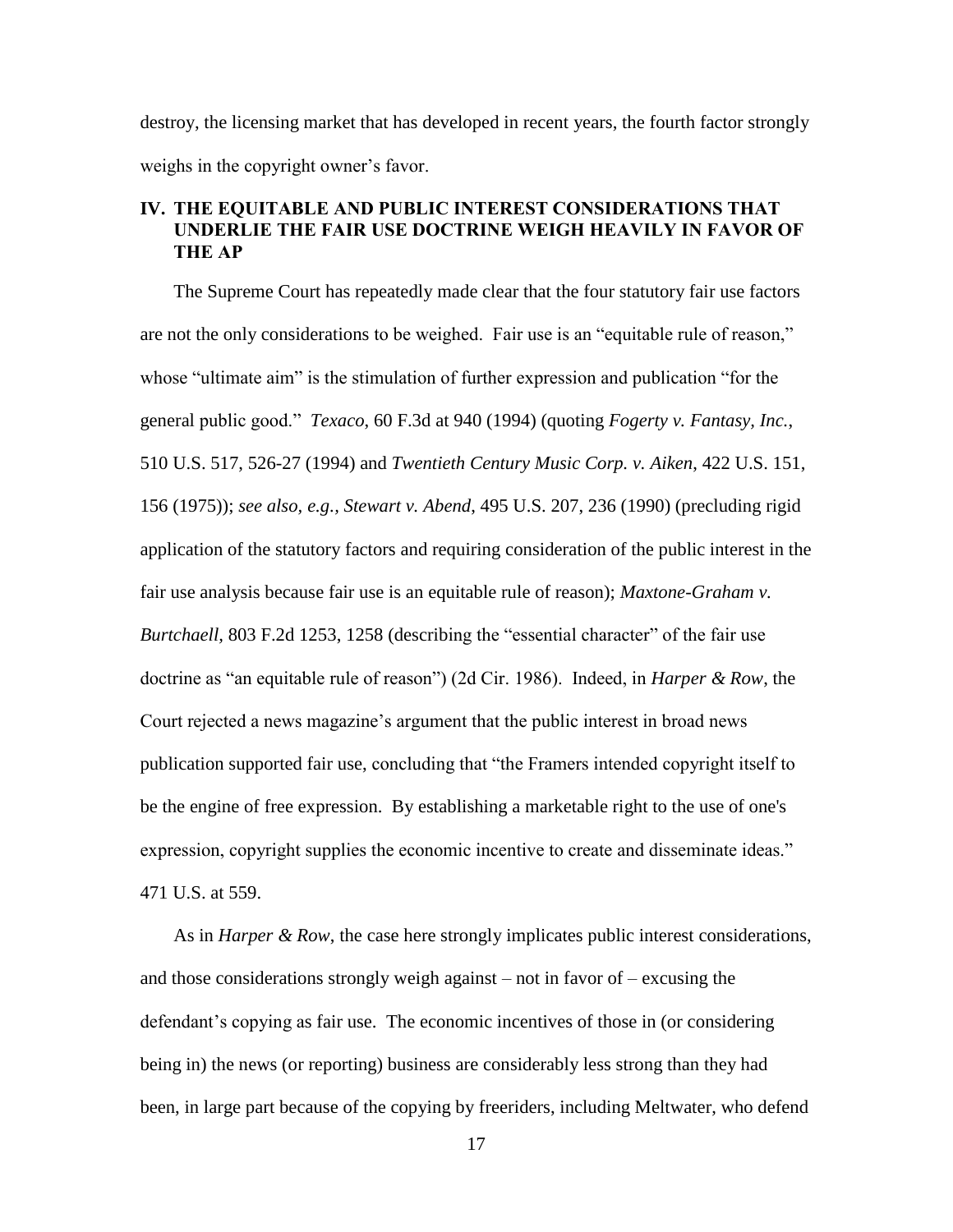<span id="page-21-1"></span>their uses as "fair" in the face of an alarming shrinkage of newsgathering resources. "[N]ot all effects of even beneficial technologies are socially desirable when counterbalanced by the negative impact they may have on the rights of other parties, including copyright owners." Keiyana Fordham, *Can Newspapers Be Saved? How Copyright Law Can Save Newspapers from the Challenges of New Media,* 20 Fordham Intell. Prop. Media & Ent. L.J. 939, 983-4 (2010) (citing Raymond T. Nimmer, Content Protection and Copyright, 984 PLI/Pat 81, 87 (2009) (discussing *N.Y. Times Co. v. Tasini*, 533 U.S. 483 (2001))); *see also Iowa State Univ. Research Found., Inc. v. Am. Broad. Cos.,* 621 F.2d 57, 61 (2d Cir. 1980) ("The fair use doctrine is not a license for corporate theft, empowering a court to ignore a copyright whenever it determines the underlying work contains material of possible public importance."). The benefits which Meltwater and its amici claim justify its fair use defense must be weighed against the detriment to the rights of other parties, and the impact on copyright incentives generally. *Harper & Row, supra.*

<span id="page-21-0"></span>Bearing in mind that "the ultimate aim is, by this incentive, to stimulate [the creation of useful works] for the general public good," *Harper &* Row, 471 U.S. at 558 (quoting *Twentieth Century Music Corp.*, 422 U.S. at 156), it is patently clear that it is the AP – not Meltwater, which engages in no newsgathering whatever – that serves "the general public good" and therefore needs to be incentivized and not have its revenues and licensing revenues imperiled. Any other conclusion would threaten the AP's ability to continue serving the general public good as it has for more than a century, in just the way Madison anticipated.

Nor is there force to the contention that enforcing the AP's copyright will stifle technological innovation. Many other news aggregators, including the Huffington Post,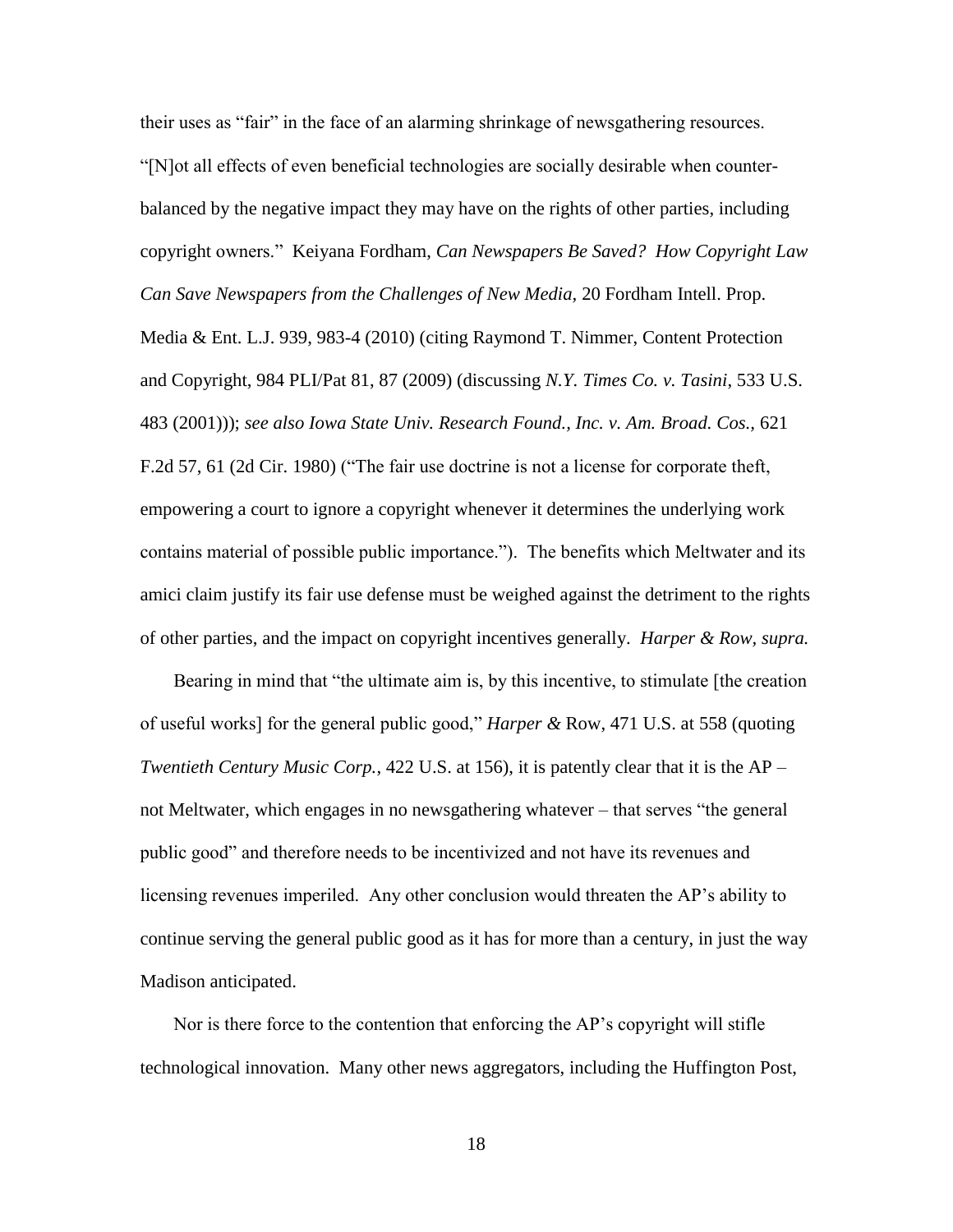LexisNexis, Factiva, Cision and BurrellesLuce, are able to use the same type of "innovative" technology that Meltwater uses without violating copyright law, by taking licenses from AP and other news organizations whose expression they copy and resell. Both NewsRight and the Copyright Clearance Center, which was discussed at some length in *Texaco* as a viable licensing mechanism, offers modern on-line licensing.<sup>7</sup> The difference between Meltwater and these other aggregators lies simply in Meltwater's refusal to pay for copyrighted content, as well as the extent and comprehensiveness of its copying. There is no evidence that requiring Meltwater to pay a licensing fee, or stop using the AP's content, would have any impact on technological innovation.

### **V. IMPLIED LICENSE CANNOT SUCCEED ON THE PRESENT RECORD AND IN ANY EVENT CANNOT DEFEAT PROSPECTIVE RELIEF**

#### <span id="page-22-2"></span>A. There Was No Implied License

The Second Circuit has cautioned that implied licenses are limited to "narrow circumstances," *SmithKline Beecham Consumer Healthcare, L.P. v. Watson Pharma., Inc.*, 211 F.3d 21, 25 (2d Cir. 2000) (internal quotations omitted), and should be found "only when a copyright owner creates a work at the request of the licensee and with the intention that the licensee exploit it." *Weinstein Co. v. Smokewood Entm't Group, LLC*, 664 F.Supp. 2d 332, 334 (S.D.N.Y. 2009). It is Meltwater's burden to prove the existence of an implied license. *Bourne v. Walt Disney Co.*, 68 F.3d 621, 631 (2d Cir. 1995).

<span id="page-22-3"></span><span id="page-22-1"></span><span id="page-22-0"></span>Some courts have "relaxed" the traditional requirements of the implied license test. *See Psihoyos v. Pearson Educ., Inc.*, 855 F. Supp. 2d 103, 121 (S.D.N.Y. 2012) (discussing the tests applied by various courts). These courts tend to focus on the plaintiff's

7 *See*, for example, http://www.newsright.com/Products (licenses for AP and other content, plus analytical tools, available from NewsRight); http://www.copyright.com/search.do?operation=detail&item=149193374

&detailType=advancedDetail (AP content available for CCC licensing).

 $\overline{a}$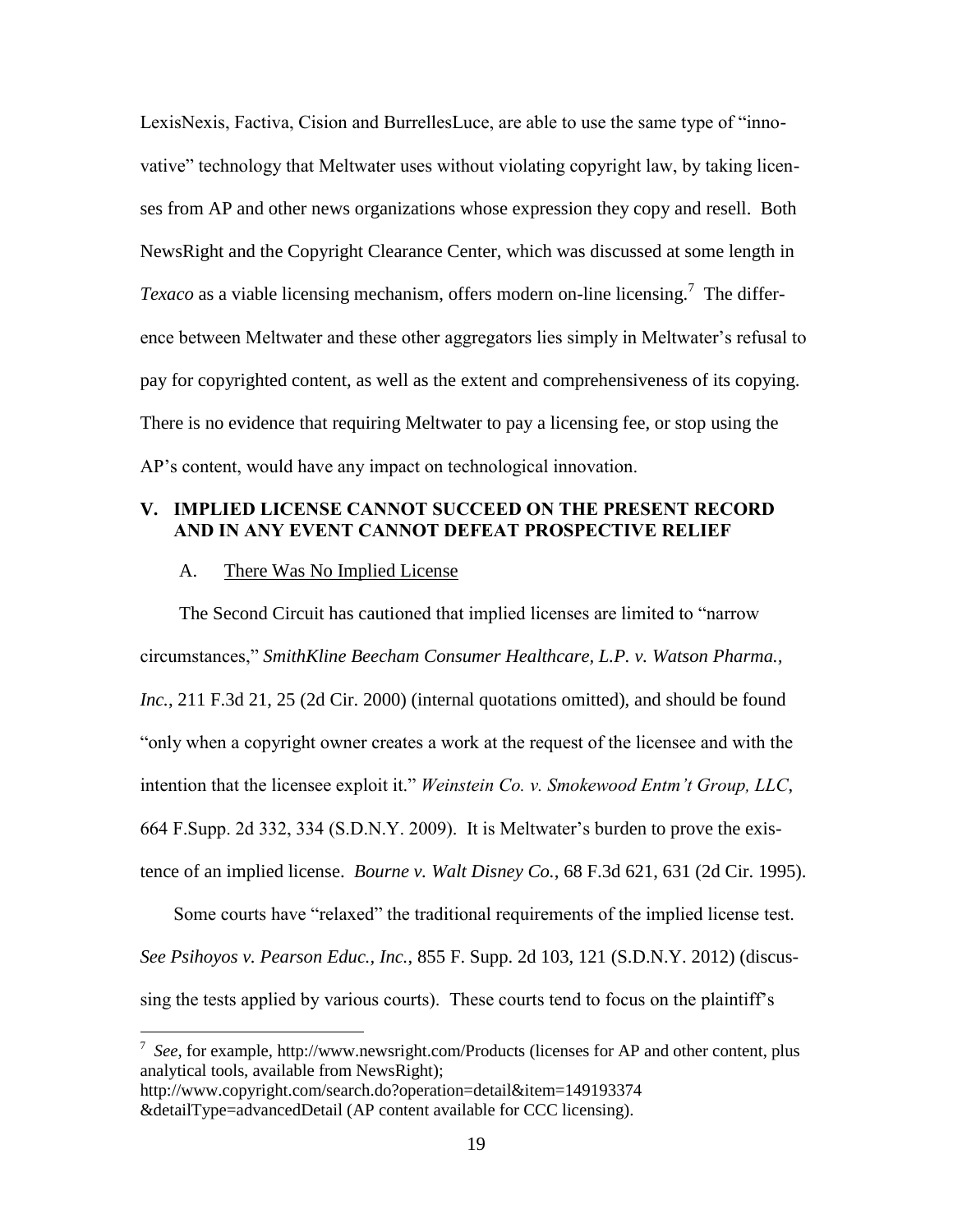<span id="page-23-2"></span>knowledge of, and acquiescence to, a defendant's use. *Id.* But, "whichever test is applied, the question comes down to whether there was a 'meeting of the minds' between the parties to permit the parties to permit the particular usage at issue." *Id.* at 124 (quoting *Ulloa v. Universal Music and Video Distrib. Corp.*, 303 F. Supp. 2d 409, 416 (S.D.N.Y. 2004)). This means that regardless of the particular version of the test the court applies, Meltwater "must prove that there was a meeting of the minds" in order to demonstrate the existence of an implied license. *Ulloa*, 303 F. Supp. 2d at 416. Given the record in this case, Meltwater cannot meet this burden. The AP prominently displays its copyright notices, and the AP's terms of service expressly prohibit commercial use of AP content posted on member websites. Meltwater selects the particular news sources to include its database, *see* A.P. Reply at 10 n.14. Having been sued in various jurisdictions, including the U.K., Meltwater's executives knew that the AP and other principal news organizations presented content with restrictive terms of service, but it deliberately chose to ignore the terms of service. There is no basis for finding a meeting of the minds of the two parties.

<span id="page-23-1"></span><span id="page-23-0"></span>In addition, the court should reject Meltwater's attempt to turn the narrow doctrine of implied use into a mandatory opt-out scheme. Broadening the doctrine in this way would require a complete departure from the most basic of copyright principles, which affords no license absent permission from the owner. *See ProCD, Inc. v. Zeidenberg*, 86 F.3d 1447, 1454 (7th Cir. 1996) ("Copyright law forbids duplication, public performance, and so on, unless the person wishing to copy or perform the work gets permission; silence means a ban on copying"); *Authors Guild v. Google, Inc*., 770 F.Supp.2d 666 (S.D.N.Y. 2011) ("[I]t is incongruous with the purpose of the copyright laws to place the onus on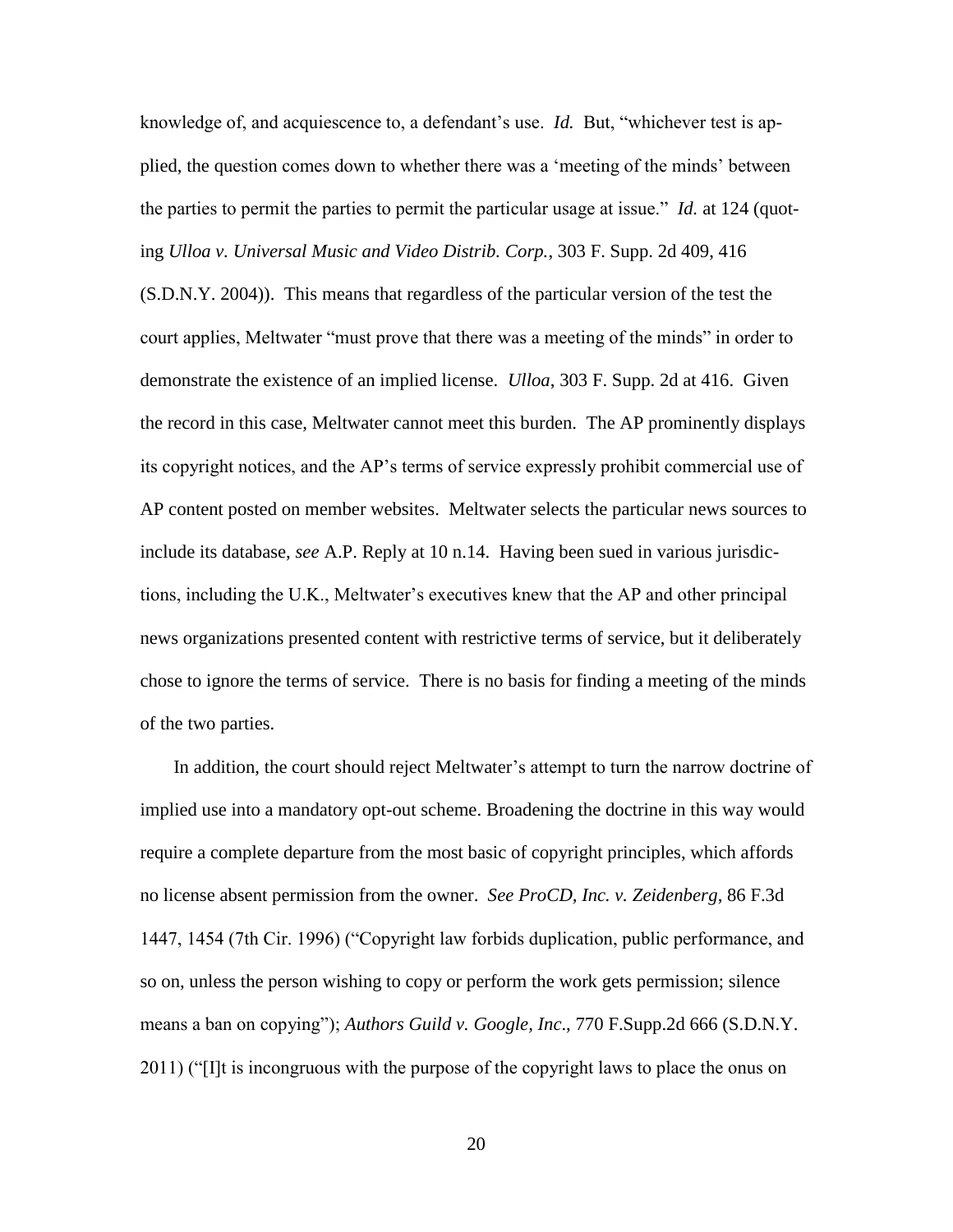copyright owners to come forward to protect their rights[.]"); GOLDSTEIN at §7.0.1 ("Copyright law's exclusive rights, including the authorization right, entitle a copyright owner to refuse to license use of its work for any reason …"); GOLDSTEIN at §7.0.1 ("The protection accorded literary property would be of little value if  $\dots$  insulation from payment of damages could be secured by a publisher merely refraining from making inquiry" (citing *Acosta v. Brown*, 146 F.2d 408 (2d Cir. 1944), *cert denied*, 325 U.S. 862 (1945)).

<span id="page-24-2"></span>Nothing enacted by Congress deprives content owners of their exclusive rights when they decline to insert robot.txt notices. "The mere act of producing and releasing artistic works where there is a known risk of piracy cannot amount to a deliberate waiver of copyright." *Sony BMG Music Entm't v. Tenenbaum*, 672 F.Supp. 2d 217, 233-4 (D. Mass. 2009) (rejecting defendant's assertion of plaintiff's acquiescence to copyright infringement). This especially holds true when the content appears on sites that are controlled by others, as is the case here, depriving the copyright owner of the practical ability to insert a robot.txt instruction in order to opt out.

<span id="page-24-1"></span><span id="page-24-0"></span>B. The Implied License Defense Does Not Bar Injunctive or Other Forward-Looking Relief

Even where implied license is a defense to a damages action, a nonexclusive implied license can be revoked. *Parker v. Yahoo!, Inc.*, 2008 U.S. Dist. LEXIS 74512, at \*16 (E.D. Pa. Sept. 26, 2008) ("a nonexclusive implied license can be revoked where no consideration has been given for the license."); NIMMER at § 10.02[B][5] ("It remains true that nonexclusive licenses are revocable absent consideration."). When an implied license is revocable, "the institution of [a] lawsuit . . . constitute[s] revocation." *Keane Dealer Servs. v. Harts*, 968 F. Supp. 944, 947 (S.D.N.Y. 1997); *see also Parker*, 2008.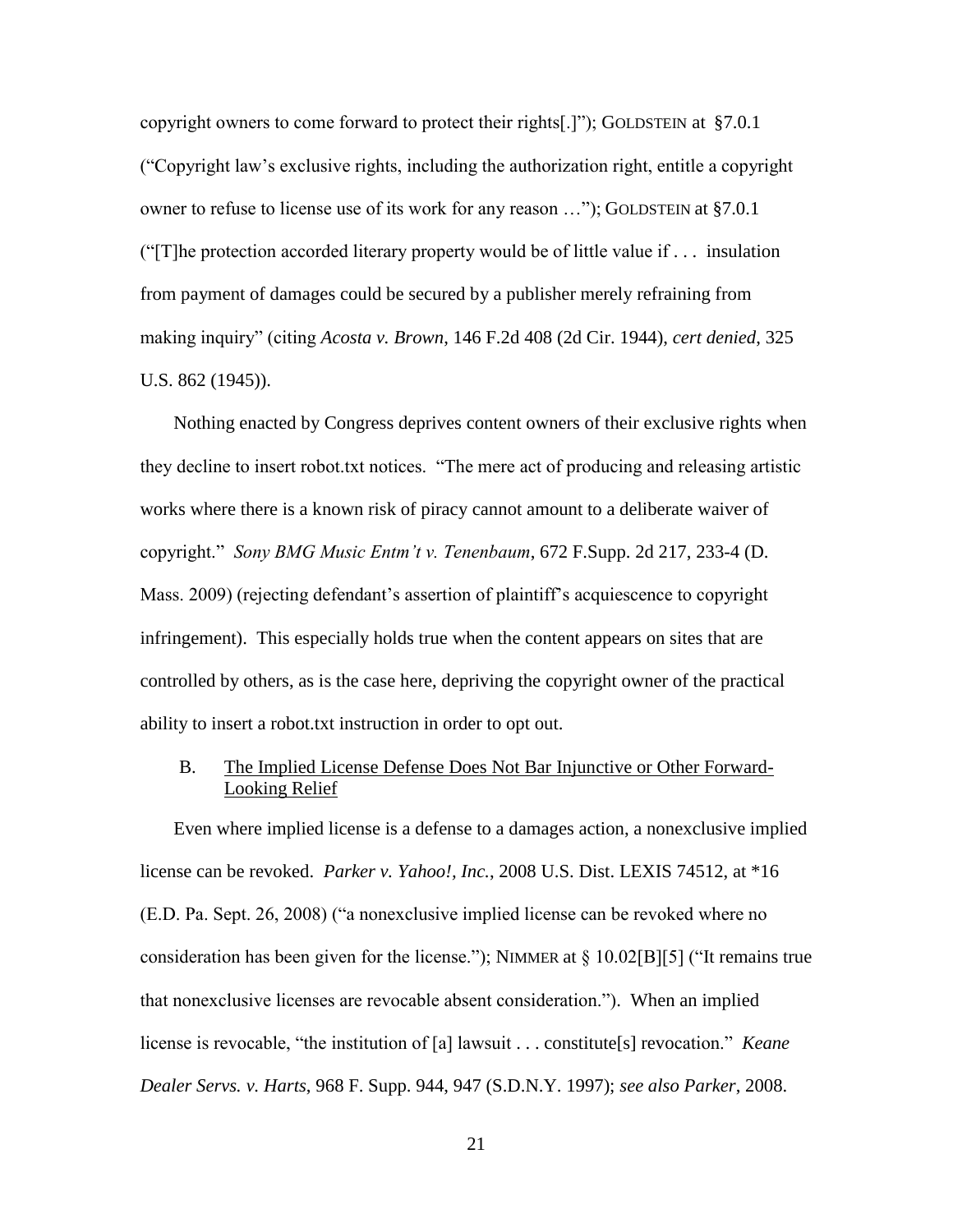U.S. Dist. LEXIS 74512, at \*16 (explaining that "initiation of a lawsuit itself may constitute revocation of an implied license if there was no consideration for the license."). Here, AP's suit made it abundantly clear that AP objects to Meltwater's conduct and revoked whatever implied license Meltwater may have imagined it had. Even if the court were to find that an implied license existed, that would not bar injunctive relief or relief for infringement occurring after the filing of this lawsuit on February 14, 2012.

#### **CONCLUSION**

*Amici* themselves rely extensively on fair use, and note that there is nothing *inherently* infringing about news aggregation: news aggregators differ in various respects, including (among others) the extent of the taking of expression, the amount of original material added, the human effort expended, whether there is a charge for the service, and the markets served. But it is clearly infringing when it amounts, as Meltwater's business does, to the systematic, daily unlicensed copying of textual expression for sale in the same markets as those that are, or are likely to be, exploited by the copyright owner. For all the foregoing reasons, *amici* respectfully urge this court to grant the AP's motion for summary judgment, and to deny Meltwater's cross-motion.

Respectfully submitted,

Charles S. Sims Erika Stallings Lee Popkin (application for admission in New York pending) PROSKAUER ROSE LLP 11 Times Square New York, NY 10036

Counsel for *amici curiae*

February 25, 2013